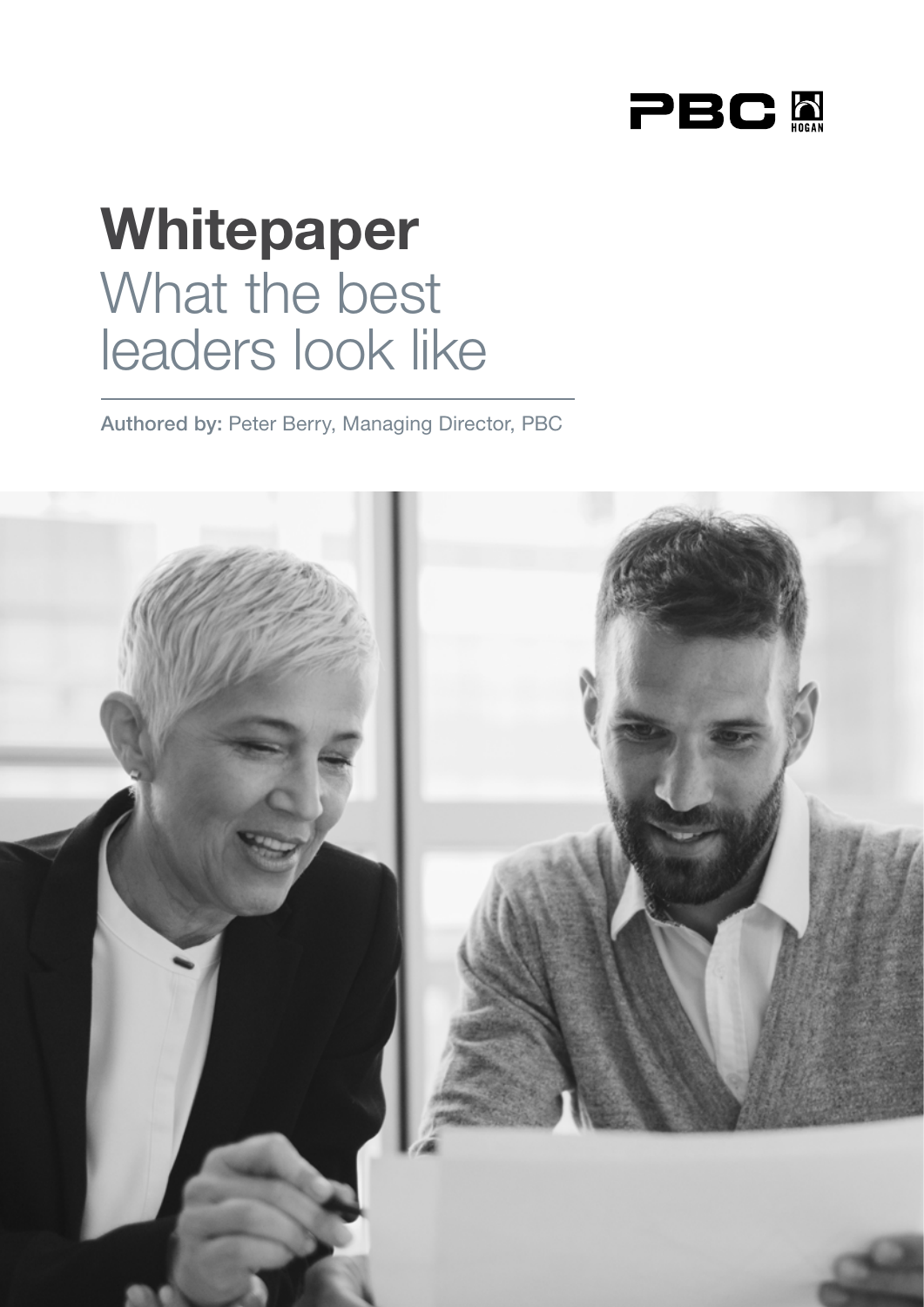### Executive summary

Based on new research, looking at the Hogan 360 benchmark results of 17,680 managers, we can evaluate leadership strengths by job role and by top quartile results and identify the competencies that separate the most successful senior leaders from the rest of the pack. We can also identify common opportunities at all levels of the management hierarchy.

The best leaders at the CEO/ Executive board level, at the 75th percentile, have three significant competencies to a much greater degree than other levels of managers:

#### Achievement Focused

#### **Strategic**

#### **Inspiring**

Other managers in the benchmarking review, on the other hand, are hard working, competent and action oriented. Working in the business rather than on the business, with a focus on service/operational excellence. Running a business but not growing a business. Differences between management and leadership competencies are apparent. Our research also shows that EQ behaviours for top quartile results, at all levels of leadership, are higher then the benchmark. So the fourth competency is:

#### Emotional Intelligence

Our research has found that there are two common opportunities to improve at all levels of management. They are stop taking on too much/ spreading yourself too thin and delegate more. We call this combination workload management. The other big opportunity is to challenge poor performance. So, we know the four competencies that need to be developed in emerging leaders as well as the two problems that have to be fixed:

#### Workload Management

Challenging Poor Performance

#### This paper takes an in-depth analysis into the Hogan 360 research. We also:

- 1. Link our research findings to some of the insights provided by global, business thought leaders, including Dr Robert Hogan, Daniel Goleman, Peter Drucker, John Kotter and Jim Collins.
- 2. Define leadership as creating a sustainable, best in class organisation. A key component here is having a strategic vision together with employee engagement to drive superior organizational performance.
- **3.** Introduce our LEAP model which we encourage organisations to use in understanding, measuring and improving the linkage between Leadership, Engagement And Performance.
- 4. Showcase our Executive Checklist for achieving leadership and business excellence. This checklist can be used as a business blueprint for future leaders to help them understand the big picture of competencies needed to outperform other organisations. It unlocks the secrets of great businesses.

The good news is that leadership can be learnt. It takes focus, motivation, deliberate practice and support. The Hogan 360 is critical to starting with focus. The Hogan 360 reveals one's real self which helps to build the ideal self.

"Give me a manager's Hogan Personality Assessments and their Hogan 360 results and they have no place to hide."

– Peter Berry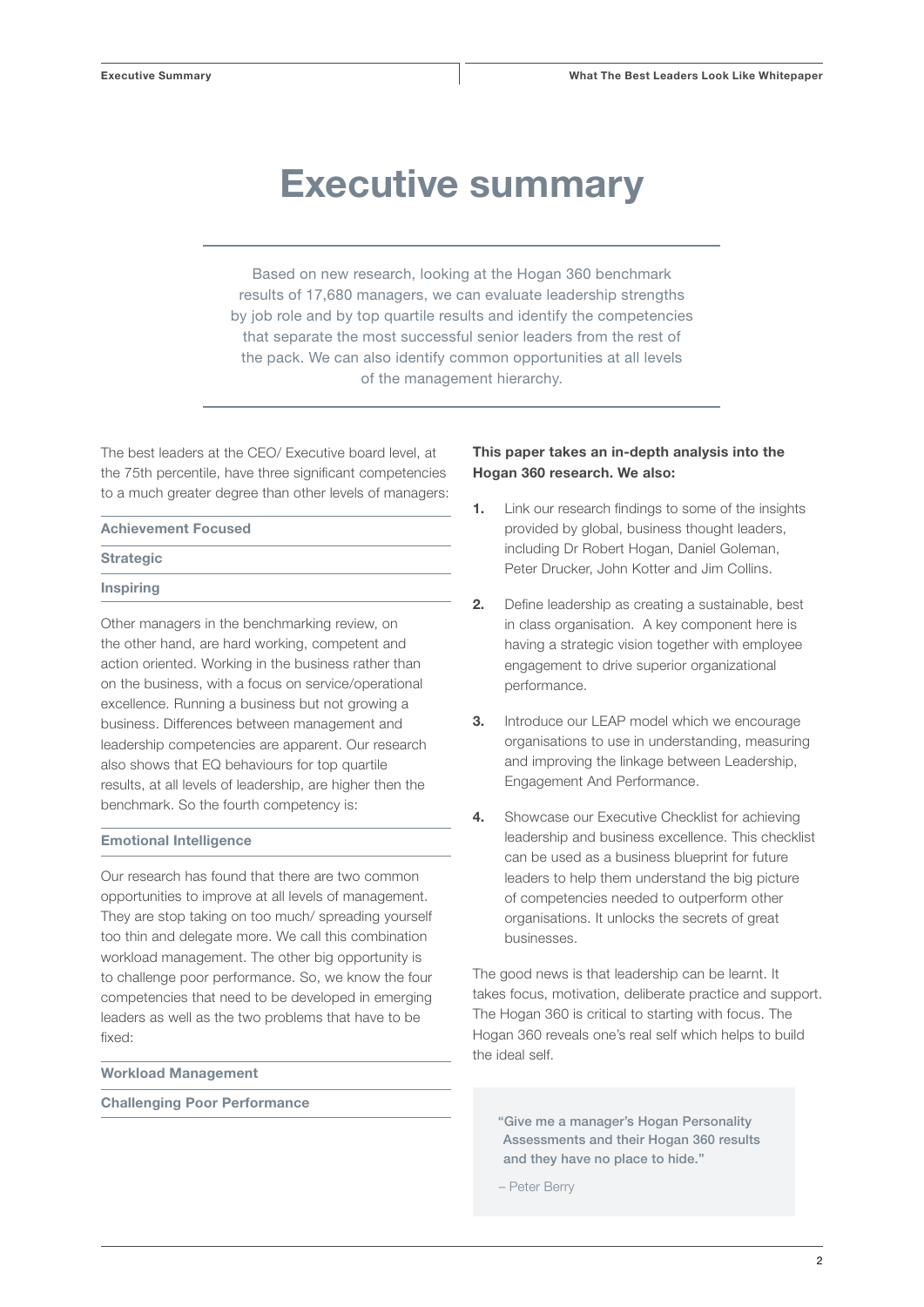# The research

#### In January 2020, we completed the Hogan 360 technical manual supplement. It provides the latest in our benchmarking research. We now have 17,680 managers in the database. This provides for a very strong global benchmark of leadership.

One powerful advantage of the Hogan 360 is the strengths and opportunities tables which are unique. The top strengths and opportunities tables in the Hogan 360 contain 26 ranked items that were identified as the most commonly cited strengths and opportunities based on a qualitative analysis of over 30,000 open text responses from the global benchmark.

Raters are asked to choose the top 4 strengths and opportunities from a list of 26 items. The top opportunity has a weight of 4, the second has a weight of 3, the third has a weight of 2 and the fourth of 1.

We looked at leadership by job level and found the following top 10 strengths and opportunities. I have highlighted the CEO/ Executive Board strengths that are different from the rest.

| <b>Strength</b>                                        | CEO /<br>Exec<br>board | <b>Divisional</b><br>Leader | General<br><b>Manager</b> | Manager/<br><b>Supervisor</b> | <b>Employee</b><br>(No direct<br>reports) |
|--------------------------------------------------------|------------------------|-----------------------------|---------------------------|-------------------------------|-------------------------------------------|
| Works hard with a strong work ethic                    |                        | 2                           | 2                         | 2                             | $\overline{2}$                            |
| Is visionary and strategic                             | $\overline{2}$         | 12                          | 13                        | 25                            | 24                                        |
| Has strong leadership skills                           | 3                      | 10                          | 9                         | 14                            | 22                                        |
| Has solid technical ability, experience, and knowledge | 4                      |                             |                           |                               |                                           |
| Is competitive and determined                          | 5                      | 8                           | 10                        | 11                            | 14                                        |
| Is action-oriented and gets things done                | 6                      | 3                           | 3                         | 3                             | 3                                         |
| Is customer focused, and good with clients             | $\overline{7}$         | 9                           | 8                         | 8                             | 6                                         |
| Has high ethical standards and integrity               | 8                      | 5                           | 5                         | 7                             | 9                                         |
| Is steady and calm under pressure                      | 9                      | 4                           | 4                         | 5                             | 7                                         |
| Has a positive and enthusiastic attitude               | 10                     | 7                           | 7                         | 6                             | 4                                         |

| Opportunity                                             | CEO/<br>Exec<br>board | <b>Divisional</b><br>Leader | General<br><b>Manager</b> | Manager/<br>Supervisor | <b>Employee</b><br>(No direct<br>reports) |
|---------------------------------------------------------|-----------------------|-----------------------------|---------------------------|------------------------|-------------------------------------------|
| Stop taking on too much and spreading yourself too thin |                       |                             |                           |                        | $\mathfrak{D}$                            |
| Challenge poor performance                              | 2                     | 2                           | 3                         | 2                      | 4                                         |
| Delegate more                                           | 3                     | 3                           | $\overline{2}$            | 3                      | 5                                         |
| Motivate others and improve morale                      | 4                     | 4                           | 4                         | 4                      | 8                                         |
| Listen more and let others have their say               | 5                     | 6                           | 7                         | 13                     | 17                                        |
| Be more available and visible in the workplace          | 6                     | 7                           | 6                         | 11                     | 10                                        |
| Set clear goals and performance indicators              |                       | 8                           | 8                         | 8                      | 14                                        |
| Give appropriate feedback                               | 8                     | 11                          | 10                        | 9                      | 12                                        |
| Communicate better                                      | 9                     | 9                           | 9                         | 10                     | 13                                        |
| Share knowledge and resources                           | 10                    | 5                           | 5                         | 6                      | 6                                         |

The strengths at the CEO/ Executive Board level compared to the others are clearly related to being visionary/ strategic, having strong leadership skills and being competitive and determined. The top 4 opportunities, on the other hand are all similar regardless of leadership level. We then looked at the 50 Hogan 360 item descriptive statistics and have highlighted the following key differences that make CEO/ Executive Board people standout.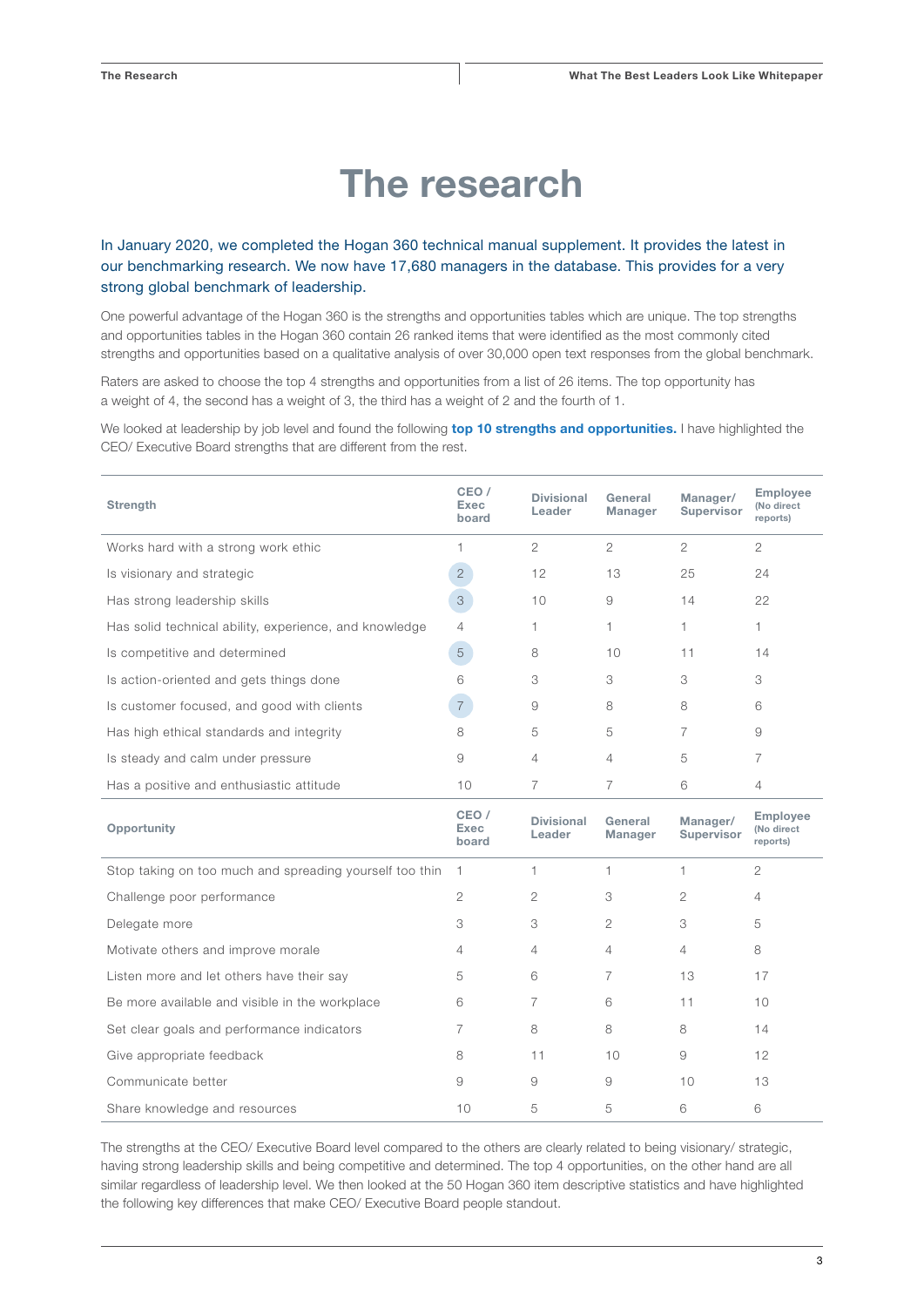#### The Research

| Item            |                                                              | CEO /<br>Exec<br>board | <b>Divisional</b><br>Leader | General<br>Manager | Manager/<br>Supervisor | <b>Employee</b><br>(No direct<br>reports) |
|-----------------|--------------------------------------------------------------|------------------------|-----------------------------|--------------------|------------------------|-------------------------------------------|
|                 | Sample Size - Ratees                                         | 705                    | 2516                        | 3523               | 8660                   | 1690                                      |
|                 | Sample Size - Raters                                         | 8613                   | 30389                       | 42101              | 90667                  | 16091                                     |
| Q1              | Treats people with respect                                   | 5.8                    | 5.8                         | 5.8                | 5.8                    | 6.0                                       |
| Q2              | Behaves to very high ethical standards                       | 5.9                    | 6.0                         | 5.9                | 5.9                    | 6.1                                       |
| Q3              | Is always open and straightforward                           | 5.6                    | 5.7                         | 5.7                | 5.8                    | 5.9                                       |
| Q4              | Treats people fairly and without favouritism                 | 5.4                    | 5.5                         | 5.5                | 5.6                    | 5.8                                       |
| Q5              | Consistently applies our organisation's policies             | 5.6                    | 5.8                         | 5.7                | 5.8                    | 5.9                                       |
| Q6              | Is polite and considerate                                    | 5.6                    | 5.6                         | 5.6                | 5.7                    | 5.9                                       |
| Q7              | Is calm and even tempered                                    | 5.5                    | 5.6                         | 5.6                | 5.6                    | 5.8                                       |
| Q8              | Has high self awareness around personal<br>improvement       | 5.4                    | 5.4                         | 5.4                | 5.4                    | 5.5                                       |
| Q9              | Manages emotions maturely                                    | 5.6                    | 5.6                         | 5.6                | 5.6                    | 5.6                                       |
| Q10             | Presents ideas and concepts clearly                          | 5.7                    | 5.7                         | 5.7                | 5.6                    | 5.7                                       |
| Q11             | Has very good communication skills                           | 5.6                    | 5.6                         | 5.6                | 5.5                    | 5.6                                       |
| Q <sub>12</sub> | Has strong influencing and negotiation skills                | 5.7                    | 5.5                         | 5.5                | 5.3                    | 5.2                                       |
| Q13             | Shares information and keeps people informed                 | 5.3                    | 5.4                         | 5.4                | 5.5                    | 5.6                                       |
| Q14             | Behaviour provides a positive role model                     | 5.5                    | 5.5                         | 5.5                | 5.5                    | 5.6                                       |
| Q15             | Has excellent people skills                                  | 5.4                    | 5.4                         | 5.4                | 5.4                    | 5.5                                       |
| Q16             | Makes people feel valued                                     | 5.4                    | 5.4                         | 5.4                | 5.4                    | 5.5                                       |
| Q17             | Is friendly, warm, and thoughtful                            | 5.5                    | 5.5                         | 5.5                | 5.6                    | 5.8                                       |
| Q18             | Builds trust and loyalty with others                         | 5.5                    | 5.5                         | 5.5                | 5.6                    | 5.7                                       |
| Q19             | Appropriately shares resources                               | 5.4                    | 5.5                         | 5.5                | 5.6                    | 5.7                                       |
| Q20             | Encourages those working in different areas                  | 5.6                    | 5.5                         | 5.5                | 5.5                    | 5.5                                       |
| Q21             | Builds very strong relationships                             | 5.4                    | 5.4                         | 5.4                | 5.4                    | 5.5                                       |
| Q22             | Is enthusiastic about improving customer service             | 5.9                    | 5.7                         | 5.7                | 5.7                    | 5.7                                       |
| Q23             | Has taken initiatives to promote a customer<br>service focus | 5.8                    | 5.6                         | 5.6                | 5.6                    | 5.6                                       |
| Q24             | Uses customer feedback to drive improved<br>performance      | 5.6                    | 5.5                         | 5.5                | 5.5                    | 5.5                                       |
| Q <sub>25</sub> | Is hardworking and has a good work ethic                     | 6.2                    | 6.2                         | 6.1                | 6.1                    | 6.1                                       |
| Q26             | Has the right knowledge and ability                          | 6.0                    | 6.0                         | 5.9                | 5.9                    | 5.9                                       |
| Q27             | Has the right industry experience to be very<br>effective    | 6.0                    | 6.0                         | 5.9                | 5.9                    | 5.8                                       |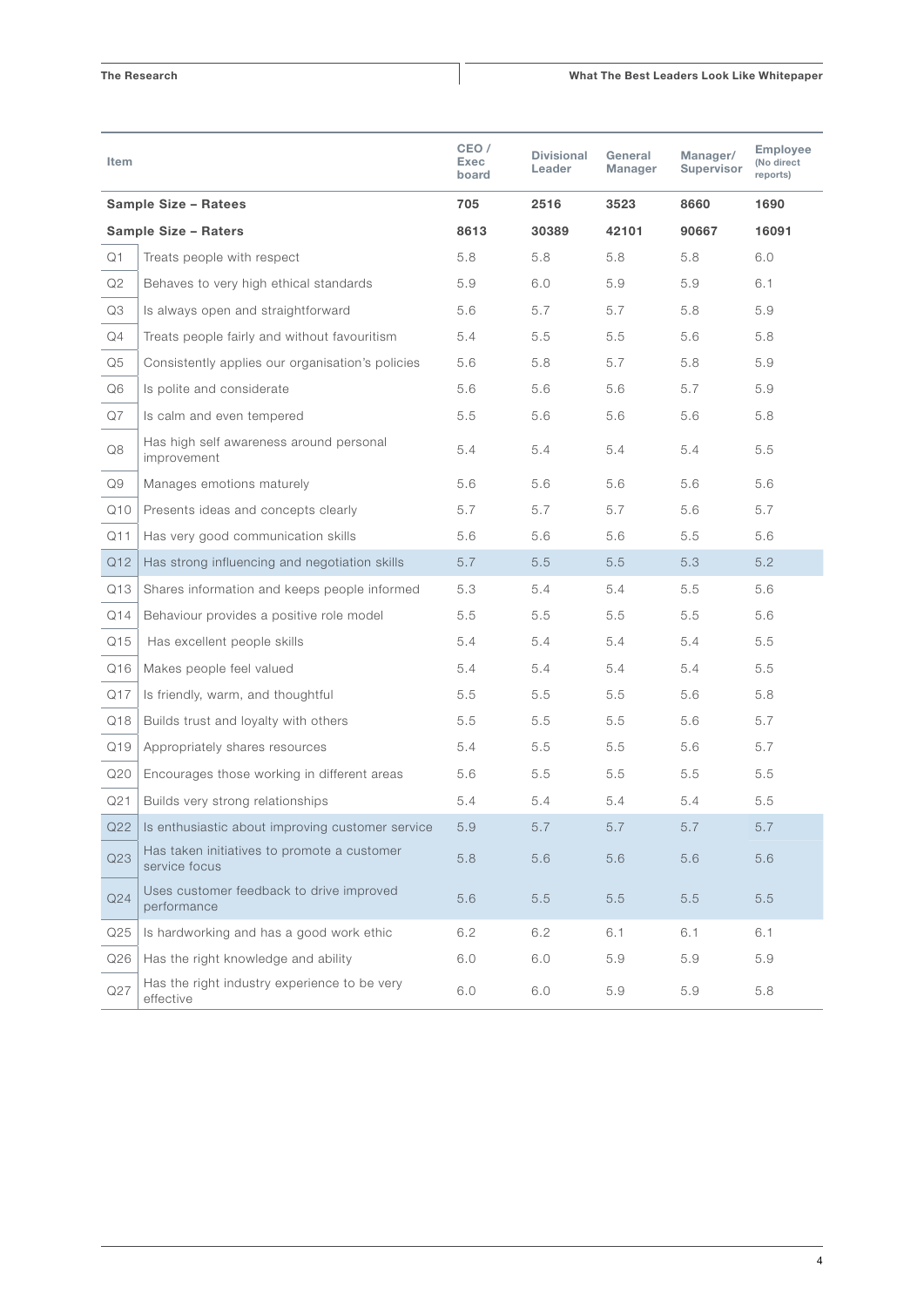#### The Research

#### What The Best Leaders Look Like Whitepaper

| Item            |                                                              | CEO /<br><b>Exec</b><br>board | <b>Divisional</b><br>Leader | General<br><b>Manager</b> | Manager/<br><b>Supervisor</b> | <b>Employee</b><br>(No direct<br>reports) |
|-----------------|--------------------------------------------------------------|-------------------------------|-----------------------------|---------------------------|-------------------------------|-------------------------------------------|
| Q28             | Has very effective time management                           | 5.5                           | 5.5                         | 5.5                       | 5.5                           | 5.6                                       |
| Q29             | Is very effective in setting and managing work<br>priorities | 5.6                           | 5.6                         | 5.6                       | 5.6                           | 5.7                                       |
| Q30             | Effectively uses goals and performance indicators            | 5.5                           | 5.5                         | 5.5                       | 5.5                           | 5.5                                       |
| Q31             | Completes work in a professional manner                      | 5.9                           | 5.9                         | 5.9                       | 5.9                           | 6.0                                       |
| Q32             | Performs to a high standard on challenging<br>assignments    | 5.9                           | 5.9                         | 5.8                       | 5.8                           | 5.9                                       |
| Q33             | Consistently delivers good results                           | 5.7                           | 5.7                         | 5.7                       | 5.7                           | 5.8                                       |
| Q34             | Produces high quality and error-free work                    | 5.6                           | 5.7                         | 5.6                       | 5.6                           | 5.7                                       |
| Q35             | Brings a positive attitude to work                           | 5.9                           | 5.8                         | 5.8                       | 5.8                           | 5.8                                       |
| Q36             | Has the passion to make a difference                         | 6.1                           | 5.9                         | 5.9                       | 5.8                           | 5.8                                       |
| Q <sub>37</sub> | Is assertive and energetic                                   | 5.9                           | 5.8                         | 5.8                       | 5.6                           | 5.6                                       |
| Q38             | Is very competitive and driven                               | 5.9                           | 5.7                         | 5.6                       | 5.4                           | 5.3                                       |
| Q39             | Holds others accountable for completing their<br>work        | 5.6                           | 5.6                         | 5.6                       | 5.5                           | 5.4                                       |
| Q40             | Holds people accountable to the organisation's<br>values     | 5.6                           | 5.6                         | 5.6                       | 5.5                           | 5.4                                       |
| Q41             | Recognises and challenges poor performance                   | 5.2                           | 5.2                         | 5.2                       | 5.2                           | 5.0                                       |
| Q42             | Works hard to improve morale                                 | 5.3                           | 5.2                         | 5.3                       | 5.3                           | 5.2                                       |
| Q43             | Helps create a positive working environment                  | 5.4                           | 5.4                         | 5.3                       | 5.4                           | 5.4                                       |
| Q44             | Is effective in coaching and developing others               | 5.0                           | 5.1                         | 5.1                       | 5.2                           | 5.1                                       |
| Q45             | Is very effective in setting long term stretch goals         | 5.4                           | 5.3                         | 5.3                       | 5.2                           | 5.2                                       |
| Q46             | Sets high expectations for performance                       | 5.7                           | 5.6                         | 5.5                       | 5.5                           | 5.5                                       |
| Q47             | Promotes and communicates a long-term vision                 | 5.6                           | 5.4                         | 5.4                       | 5.2                           | 5.1                                       |
| Q48             | Always looks for improvement opportunities                   | 5.8                           | 5.7                         | 5.6                       | 5.6                           | 5.6                                       |
| Q49             | Often suggests new and original ideas                        | 5.6                           | 5.5                         | 5.4                       | 5.4                           | 5.4                                       |
| Q50             | Thinks long term about new opportunities                     | 5.8                           | 5.5                         | 5.5                       | 5.4                           | 5.4                                       |

The CEO/ Executive Board group is more customer focused, positive, passionate, competitive, innovative, focused on the big picture and as a result more influential.

The other items are competencies that are more evenly scored across the job levels.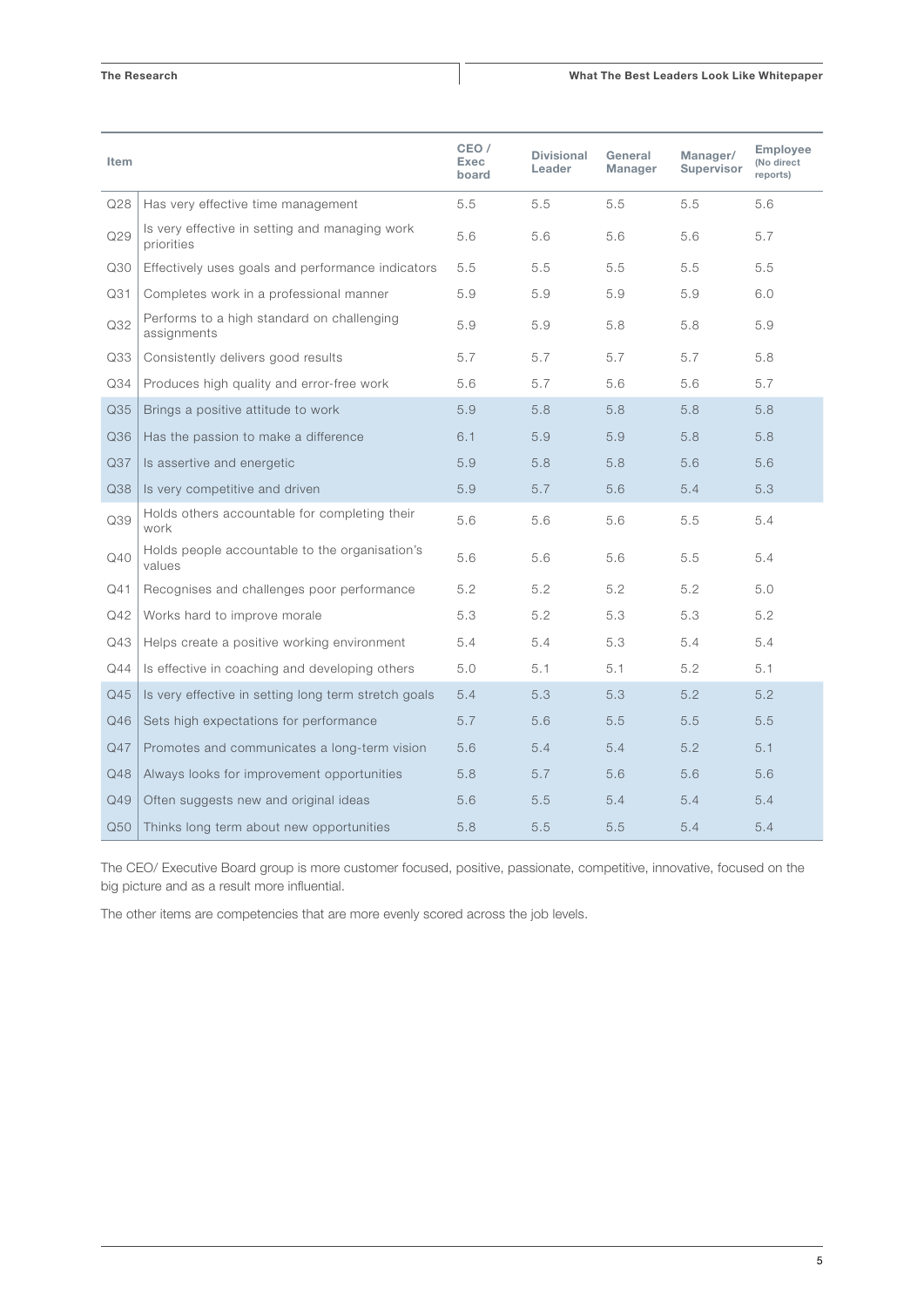We now turn to the Hogan 360 leaders who are rated at the 75th percentile and higher. Raters were asked to identify the top four strengths and opportunities. This is benchmarked by job level. I have highlighted the CEO/ Executive Board strengths that stand out from the other job levels and highlighted the common three opportunities at all levels.

| <b>Strength</b>                                       | CEO/<br>Exec<br>board | <b>Divisional</b><br>Leader | General<br><b>Manager</b> | Manager/<br><b>Supervisor</b> | <b>Employee</b><br>(No direct<br>reports) |
|-------------------------------------------------------|-----------------------|-----------------------------|---------------------------|-------------------------------|-------------------------------------------|
| Has strong leadership skills                          |                       | 4                           |                           | 5                             | 20                                        |
| Is visionary and strategic                            | $\overline{2}$        | 10                          | 12                        | 22                            | 22                                        |
| Works hard with a strong work ethic                   | 3                     | $\overline{c}$              | 3                         |                               |                                           |
| Is action-oriented and gets things done               | 4                     | 3                           | 2                         | 3                             | 3                                         |
| Is customer focused, and good with clients            | 5                     | 9                           | 8                         | 9                             | 6                                         |
| Motivates and inspires others                         | 6                     | 19                          | 17                        | 20                            | 21                                        |
| Has high ethical standards and integrity              |                       | 5                           | 5                         | 8                             | 10                                        |
| Sets clear goals and drives results                   | 8                     | 14                          | 14                        | 13                            | 18                                        |
| Is competitive and determined                         | $\Theta$              | 15                          | 15                        | 19                            | 19                                        |
| Has solid technical ability, experience and knowledge | 10                    |                             | 4                         | 2                             | $\overline{2}$                            |

| Opportunity                                             | CEO/<br>Exec<br>board | <b>Divisional</b><br>General<br>Leader<br><b>Manager</b> |                | Manager/<br><b>Supervisor</b> | <b>Employee</b><br>(No direct<br>reports) |  |
|---------------------------------------------------------|-----------------------|----------------------------------------------------------|----------------|-------------------------------|-------------------------------------------|--|
| Stop taking on too much and spreading yourself too thin | $\overline{1}$        |                                                          |                |                               |                                           |  |
| Challenge poor performance                              | $\overline{2}$        | 3                                                        | 3              | 3                             | 3                                         |  |
| Delegate more                                           | 3                     | $\mathbf{2}$                                             | $\mathbf{2}$   | $\mathbf{2}$                  | $\mathbf{2}$                              |  |
| Give appropriate feedback                               | 4                     | 6                                                        | 6              | 6                             | 8                                         |  |
| Share knowledge and resources                           | 5                     | 4                                                        | 4              | 4                             | 6                                         |  |
| Be more available and visible in the workplace          | 6                     | 5                                                        | 5              | 11                            | 9                                         |  |
| Listen more and let others have their say               |                       | 10                                                       | 9              | 12                            | 15                                        |  |
| Set clear goals and performance indicators              | 8                     | 7                                                        | $\overline{7}$ | 7                             | 11                                        |  |
| Motivate others and improve morale                      | 9                     | 8                                                        | 10             | 9                             | 12                                        |  |
| Be more open to change                                  | 10 <sup>°</sup>       | 17                                                       | 18             | 17                            | 16                                        |  |

This data shows the strengths of our best leaders who are rated in the top quartile. The CEO/Executive Board benchmark clearly establishes the importance of leadership and strategic skills as well as a customer focus, motivational capability and a capacity to set goals and drive results. These competencies set them apart from other job level managers who stand out for being competent, hard working and action oriented.

We can combine stop taking on too much/spreading yourself too thin with delegate more and call this Workload Management. Challenge Poor Performance stands alone. It is important for people to understand the opportunities that need to be fixed.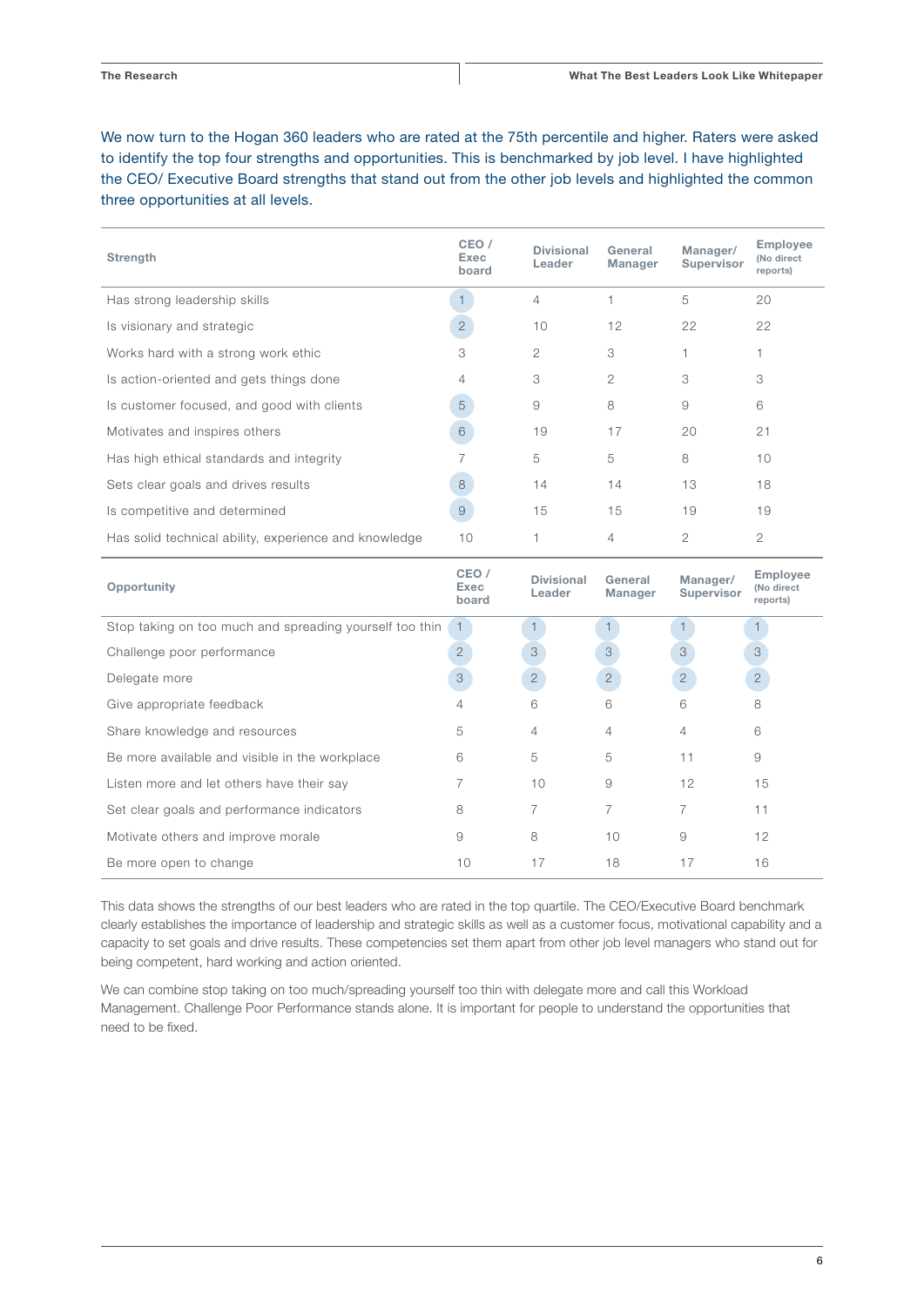#### The Research

We now look at the Hogan 360 top quartile item descriptive statistics by job level with the CEO/ Executive Board differences highlighted in **blue.** We get key insights into the strengths of very senior and highly rated executives. We have also highlighted in green six EQ behaviours that are consistently higher than the benchmark scores on page 4, at all levels of leadership.

| Item            |                                                              | CEO /<br>Exec<br>board | <b>Divisional</b><br>Leader | General<br><b>Manager</b> | Manager/<br>Supervisor | <b>Employee</b><br>(No direct<br>reports) |
|-----------------|--------------------------------------------------------------|------------------------|-----------------------------|---------------------------|------------------------|-------------------------------------------|
| Q1              | Treats people with respect                                   | 6.2                    | 6.3                         | 6.3                       | 6.3                    | 6.5                                       |
| Q2              | Behaves to very high ethical standards                       | 6.3                    | 6.4                         | 6.3                       | 6.3                    | 6.5                                       |
| Q3              | Is always open and straightforward                           | 6.0                    | 6.1                         | 6.1                       | 6.2                    | 6.3                                       |
| Q4              | Treats people fairly and without favouritism                 | 5.8                    | 6.0                         | 5.9                       | 6.0                    | 6.3                                       |
| Q <sub>5</sub>  | Consistently applies our organisation's policies             | 6.0                    | 6.1                         | 6.1                       | 6.2                    | 6.3                                       |
| Q6              | Is polite and considerate                                    | 6.1                    | 6.3                         | 6.2                       | 6.3                    | 6.4                                       |
| Q7              | Is calm and even tempered                                    | 6.1                    | 6.2                         | 6.2                       | 6.2                    | 6.3                                       |
| Q8              | Has high self awareness around personal<br>improvement       | 5.8                    | 5.8                         | 5.8                       | 5.9                    | 6.0                                       |
| Q9              | Manages emotions maturely                                    | 6.1                    | 6.1                         | 6.1                       | 6.0                    | 6.1                                       |
| Q10             | Presents ideas and concepts clearly                          | 6.2                    | 6.1                         | 6.1                       | 6.0                    | 6.1                                       |
| Q11             | Has very good communication skills                           | 6.1                    | 6.0                         | 6.0                       | 6.0                    | 6.1                                       |
| Q12             | Has strong influencing and negotiation skills                | 6.2                    | 6.0                         | 6.0                       | 5.8                    | 5.7                                       |
| Q13             | Shares information and keeps people informed                 | 5.8                    | 5.8                         | 5.8                       | 5.9                    | 6.0                                       |
| Q14             | Behaviour provides a positive role model                     | 6.0                    | 6.0                         | 6.0                       | 6.0                    | 6.2                                       |
| Q15             | Has excellent people skills                                  | 5.9                    | 5.9                         | 5.9                       | 5.9                    | 6.0                                       |
| Q16             | Makes people feel valued                                     | 5.9                    | 5.9                         | 5.9                       | 6.0                    | 6.0                                       |
| Q17             | Is friendly, warm, and thoughtful                            | 6.0                    | 6.0                         | 6.0                       | 6.1                    | 6.3                                       |
| Q18             | Builds trust and loyalty with others                         | 6.0                    | 6.0                         | 6.0                       | 6.0                    | 6.2                                       |
| Q19             | Appropriately shares resources                               | 5.8                    | 5.9                         | 5.9                       | 6.0                    | 6.1                                       |
| Q20             | Encourages those working in different areas                  | 6.0                    | 5.9                         | 5.9                       | 5.9                    | 6.0                                       |
| Q21             | Builds very strong relationships                             | 5.9                    | 5.8                         | 5.8                       | 5.9                    | 6.0                                       |
| Q22             | Is enthusiastic about improving customer service             | 6.3                    | 6.1                         | 6.1                       | 6.1                    | 6.1                                       |
| Q23             | Has taken initiatives to promote a customer<br>service focus | 6.2                    | 6.0                         | 6.0                       | 6.0                    | 6.1                                       |
| Q24             | Uses customer feedback to drive improved<br>performance      | 6.0                    | 6.0                         | 5.9                       | 5.9                    | 6.0                                       |
| Q <sub>25</sub> | Is hardworking and has a good work ethic                     | 6.6                    | 6.5                         | 6.5                       | 6.5                    | 6.6                                       |
| Q26             | Has the right knowledge and ability                          | 6.4                    | 6.4                         | 6.3                       | 6.3                    | 6.3                                       |
| Q27             | Has the right industry experience to be very<br>effective    | 6.5                    | 6.4                         | 6.4                       | 6.3                    | 6.3                                       |
| Q28             | Has very effective time management                           | 6.1                    | 6.0                         | 6.0                       | 6.0                    | 6.1                                       |
| Q29             | Is very effective in setting and managing work<br>priorities | 6.0                    | 6.0                         | 6.0                       | 6.0                    | 6.1                                       |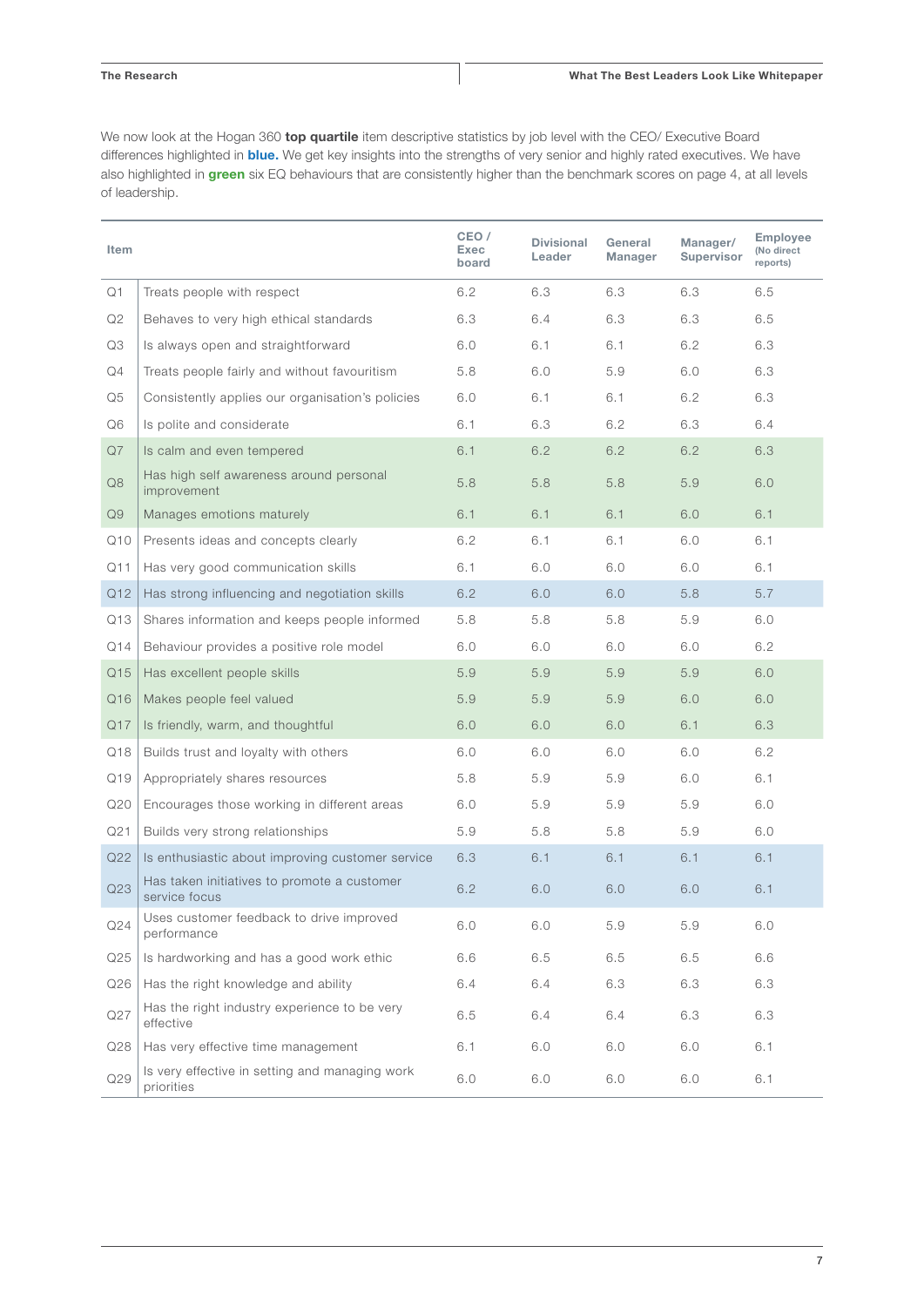#### The Research

#### What The Best Leaders Look Like Whitepaper

| Item |                                                           | CEO /<br><b>Exec</b><br>board | <b>Divisional</b><br>Leader | General<br><b>Manager</b> | Manager/<br><b>Supervisor</b> | <b>Employee</b><br>(No direct<br>reports) |
|------|-----------------------------------------------------------|-------------------------------|-----------------------------|---------------------------|-------------------------------|-------------------------------------------|
| Q30  | Effectively uses goals and performance indicators         | 6.0                           | 6.0                         | 5.9                       | 5.9                           | 6.0                                       |
| Q31  | Completes work in a professional manner                   | 6.3                           | 6.3                         | 6.3                       | 6.3                           | 6.4                                       |
| Q32  | Performs to a high standard on challenging<br>assignments | 6.3                           | 6.3                         | 6.2                       | 6.2                           | 6.3                                       |
| Q33  | Consistently delivers good results                        | 6.1                           | 6.2                         | 6.1                       | 6.1                           | 6.3                                       |
| Q34  | Produces high quality and error-free work                 | 6.0                           | 6.0                         | 6.0                       | 6.0                           | 6.1                                       |
| Q35  | Brings a positive attitude to work                        | 6.3                           | 6.3                         | 6.2                       | 6.2                           | 6.3                                       |
| Q36  | Has the passion to make a difference                      | 6.5                           | 6.3                         | 6.3                       | 6.2                           | 6.3                                       |
| Q37  | Is assertive and energetic                                | 6.4                           | 6.2                         | 6.2                       | 6.1                           | 6.1                                       |
| Q38  | Is very competitive and driven                            | 6.4                           | 6.2                         | 6.1                       | 6.0                           | 5.9                                       |
| Q39  | Holds others accountable for completing their<br>work     | 6.0                           | 6.0                         | 6.0                       | 5.9                           | 5.8                                       |
| Q40  | Holds people accountable to the organisation's<br>values  | 6.1                           | 6.0                         | 6.0                       | 5.9                           | 5.9                                       |
| Q41  | Recognises and challenges poor performance                | 5.7                           | 5.7                         | 5.7                       | 5.6                           | 5.5                                       |
| Q42  | Works hard to improve morale                              | 5.9                           | 5.7                         | 5.8                       | 5.8                           | 5.7                                       |
| Q43  | Helps create a positive working environment               | 5.9                           | 5.9                         | 5.8                       | 5.9                           | 5.9                                       |
| Q44  | Is effective in coaching and developing others            | 5.6                           | 5.7                         | 5.6                       | 5.7                           | 5.7                                       |
| Q45  | Is very effective in setting long term stretch goals      | 5.9                           | 5.7                         | 5.7                       | 5.7                           | 5.7                                       |
| Q46  | Sets high expectations for performance                    | 6.1                           | 6.0                         | 5.9                       | 5.9                           | 5.9                                       |
| Q47  | Promotes and communicates a long-term vision              | 6.0                           | 5.8                         | 5.8                       | 5.7                           | 5.6                                       |
| Q48  | Always looks for improvement opportunities                | 6.2                           | 6.0                         | 6.0                       | 6.0                           | 6.0                                       |
| Q49  | Often suggests new and original ideas                     | 6.0                           | 5.9                         | 5.9                       | 5.8                           | 5.9                                       |
| Q50  | Thinks long term about new opportunities                  | 6.2                           | 6.0                         | 5.9                       | 5.8                           | 5.9                                       |

We now have a key insight into the different competencies that separate top performing, senior leaders from the cohort.

These include influencing skills, customer focus, passion, drive, motivational capability, innovation, being performance driven and focusing on the big picture.

Items 36 - 38 and 45 - 50 at the CEO / Executive Board level relate to having an achievement focus and being strategic and inspiring. It's about having the capacity to build a high performing organisation ready for the future.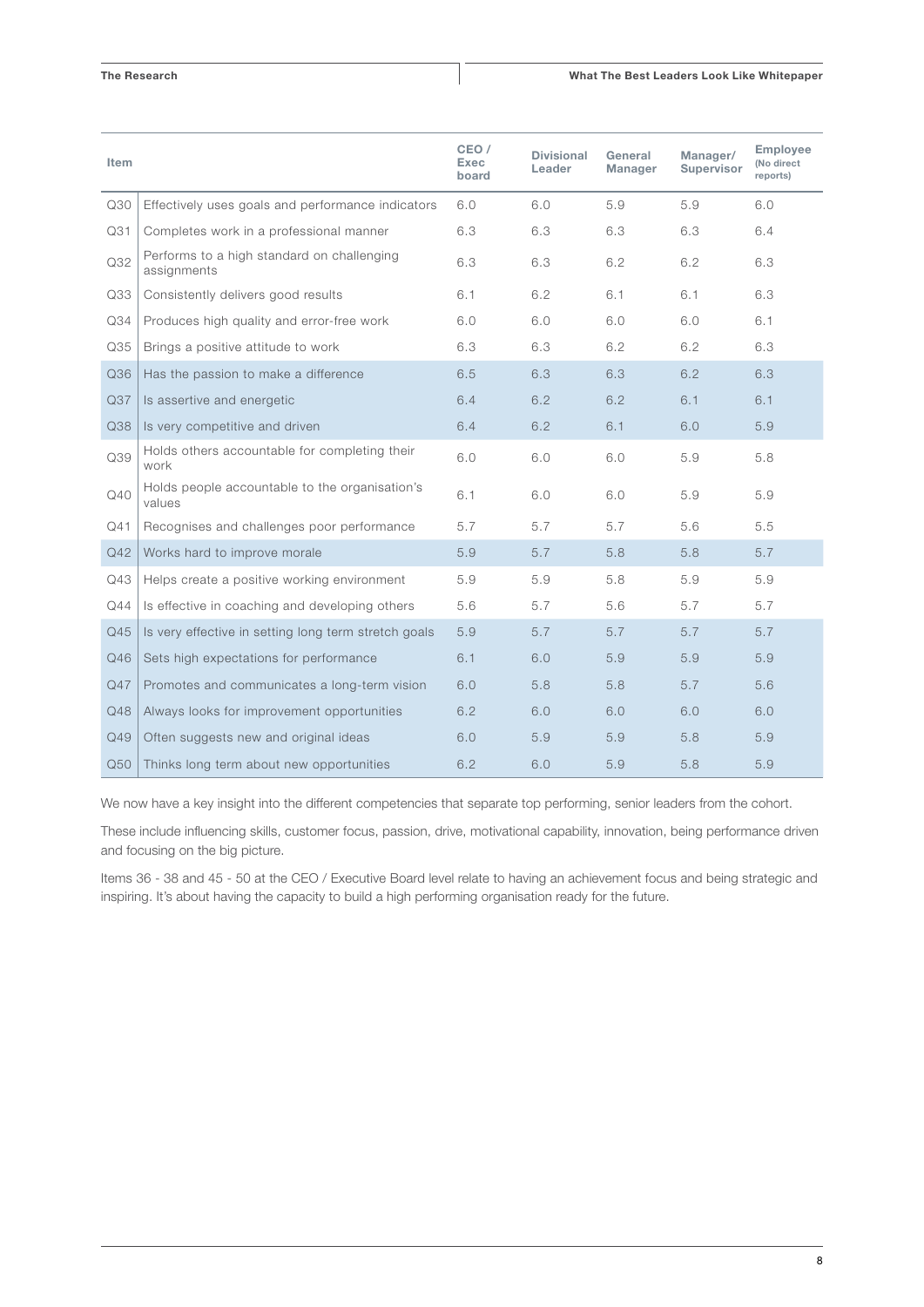# Top and bottom leaders strengths and opportunities

#### We have also calculated the top strengths and top opportunities for everyone who scored in the top quartile versus those in the bottom quartile and the same for the top 100 and the bottom 100 leaders in our database.

We have included all 26 strengths and opportunities where previously we have listed the top 10. This makes for fascinating research. I have highlighted the key differences.

| <b>Strengths</b>                                       | <b>Top Quartile</b> | <b>Bottom</b><br>Quartile | <b>Top 100</b> | Bottom 100     |
|--------------------------------------------------------|---------------------|---------------------------|----------------|----------------|
| Works hard with a strong work ethic                    | 1                   | $\overline{2}$            | $\overline{2}$ | 3              |
| Has solid technical ability, experience, and knowledge | 2                   | 1                         | 7              | 1              |
| Is action-oriented and gets things done                | 3                   | 4                         | 6              | 9              |
| Has strong leadership skills                           | $\overline{4}$      | 24                        | $\mathbf{1}$   | 24             |
| Has a positive and enthusiastic attitude               | 5                   | 9                         | 8              | 11             |
| Has high ethical standards and integrity               | 6                   | 7                         | 3              | 12             |
| Is steady and calm under pressure                      | 7                   | 5                         | 15             | 5              |
| Has a professional approach                            | 8                   | 3                         | 9              | 10             |
| Is customer focused, and good with clients             | 9                   | 8                         | 5              | 8              |
| Builds effective relationships                         | 10                  | 16                        | 12             | 22             |
| Strong communication skills                            | 11                  | 15                        | 10             | 20             |
| Has strong people skills                               | 12                  | 19                        | 13             | 21             |
| Sets clear goals and drives results                    | 13                  | 20                        | $\overline{4}$ | 18             |
| Is visionary and strategic                             | 14                  | 23                        | 17             | 23             |
| Good at planning and thinking ahead                    | 15                  | 17                        | 16             | 19             |
| Is a positive role model                               | 16                  | 25                        | 14             | 26             |
| Is good at solving problems                            | 17                  | 12                        | 18             | 14             |
| Is competitive and determined                          | 18                  | 6                         | 20             | $\overline{2}$ |
| Is empathetic and supportive                           | 19                  | 13                        | 19             | 16             |
| Is well organized                                      | 20                  | 10 <sup>°</sup>           | 21             | 13             |
| Motivates and inspires others                          | 21                  | 26                        | 11             | 25             |
| Suggests new and innovative ideas                      | 22                  | 18                        | 23             | 15             |
| Makes the tough decisions                              | 23                  | 22                        | 24             | 17             |
| Shows loyalty                                          | 24                  | 11                        | 22             | 6              |
| Good sense of humour                                   | 25                  | 14                        | 25             | $\overline{4}$ |
| Challenges poor performance                            | 26                  | 21                        | 26             | $\overline{7}$ |

Leadership skills, people competencies and driving results stand out for the best performers.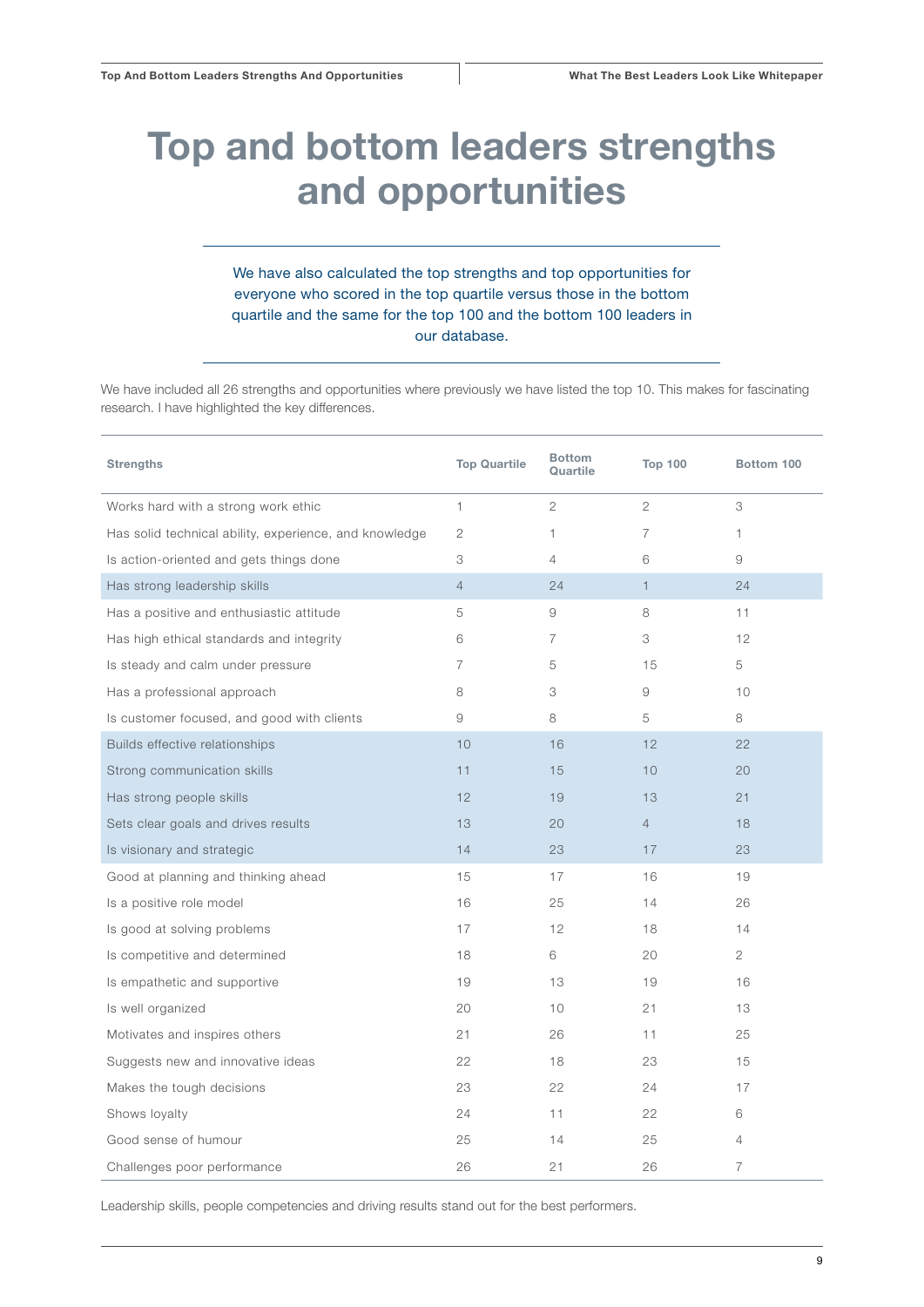The top three strengths are similar. It is the competency "has strong leadership skills" that separates the top and bottom leaders.

Items 10, 11 and 12 in the top quartile column also establish significant differences around relationship skills. Item 13 and 14 shows the most successful leaders set clear goals and are more "visionary and strategic".

| Opportunity                                                | <b>Top Quartile</b> | <b>Bottom</b><br>Quartile | <b>Top 100</b> | Bottom 100     |
|------------------------------------------------------------|---------------------|---------------------------|----------------|----------------|
| Stop taking on too much and spreading yourself too thin    | $\overline{1}$      | 6                         | $\mathbf{1}$   | 21             |
| Delegate more                                              | 2                   | 11                        | 2              | 23             |
| Challenge poor performance                                 | 3                   | 8                         | 3              | 20             |
| Share knowledge and resources                              | 4                   | 13                        | 5              | 15             |
| Give appropriate feedback                                  | 5                   | 15                        | 6              | 24             |
| Be more assertive                                          | 6                   | 16                        | $\overline{4}$ | 26             |
| Be more available and visible in the workplace             | 7                   | 10                        | 11             | 12             |
| Set clear goals and performance indicators                 | 8                   | 9                         | 8              | 14             |
| Show leadership on issues                                  | 9                   | 4                         | $\overline{7}$ | 6              |
| Motivate others and improve morale                         | 10                  | $\mathbf{1}$              | 9              | $\overline{4}$ |
| Look at the big picture - the organisation's overall goals | 11                  | 17                        | 15             | 18             |
| Listen more and let others have their say                  | 12                  | 7                         | 13             | 5              |
| Communicate better                                         | 13                  | $\overline{2}$            | 20             | $\overline{2}$ |
| Build more effective relationships                         | 14                  | 5                         | 17             | 3              |
| Acquire better job and/or industry knowledge               | 15                  | 20                        | 10             | 9              |
| Improve your time management and organisational skills     | 16                  | 14                        | 18             | 11             |
| Be more open to change                                     | 17                  | 19                        | 12             | 17             |
| Be more action-oriented and make it happen                 | 18                  | 12                        | 21             | 8              |
| Improve your people and interpersonal skills               | 19                  | 3                         | 24             | $\mathbf{1}$   |
| Be more empathetic                                         | 20                  | 24                        | 23             | 25             |
| More customer and/or client focus                          | 21                  | 25                        | 16             | 19             |
| Be less aggressive                                         | 22                  | 22                        | 14             | 13             |
| Be less moody and control your temper                      | 23                  | 21                        | 19             | 10             |
| Be more of a team player                                   | 24                  | 18                        | 25             | $\overline{7}$ |
| Be more positive                                           | 25                  | 26                        | 22             | 22             |
| Treat people fairly and without favouritism                | 26                  | 23                        | 26             | 16             |

These two pages clearly show what separates the best from the worst. In the opportunities table, item 10 in the top quartile column is a significant point of difference, as are items 13 and 14. Item 19 shows that people skills are very important. For the bottom quartile and bottom one hundred people skills, communications and motivating others feature prominently.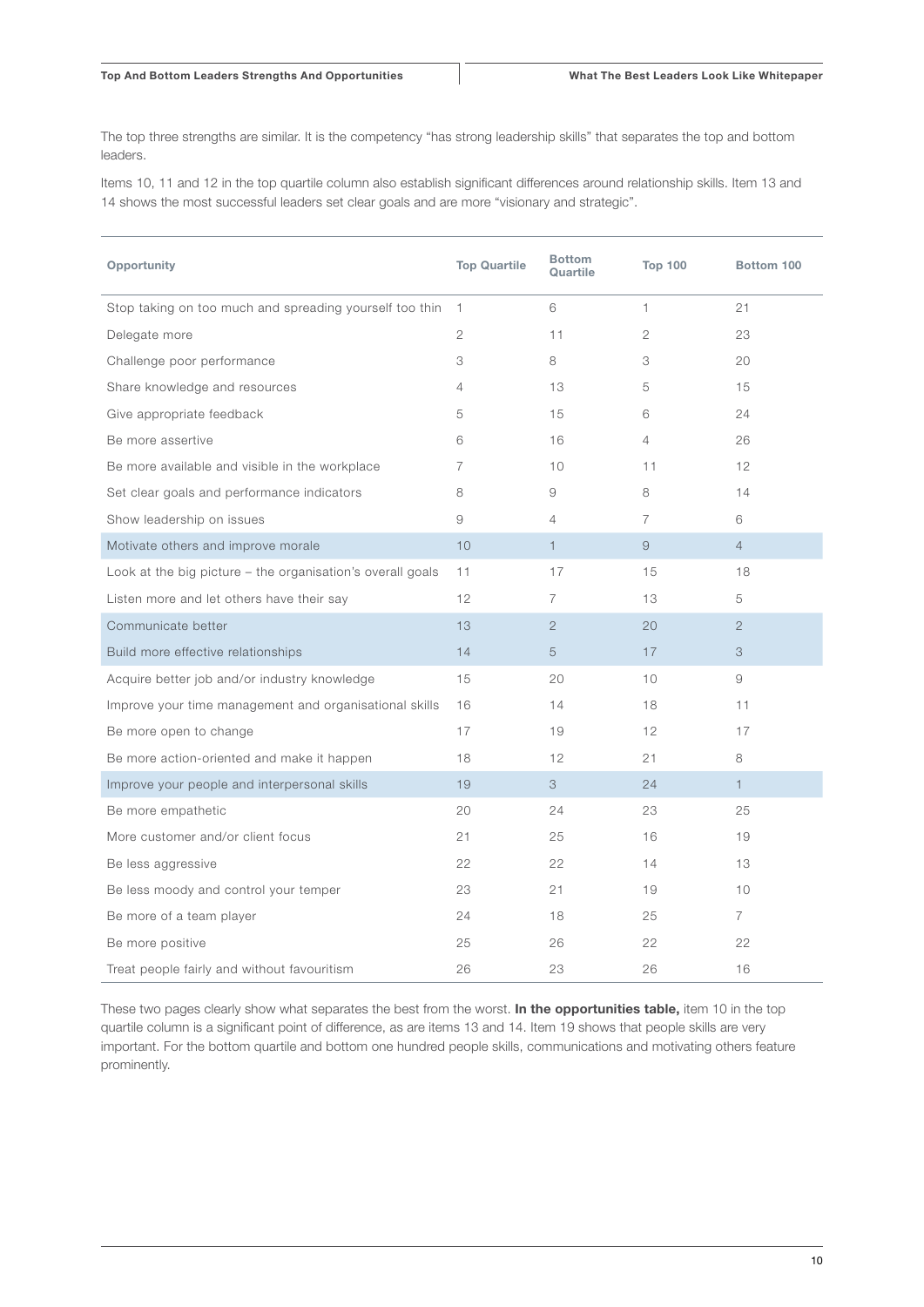# What the best leaders look like

By taking a deeper dive into all of the data in the benchmarking research we can see the following four meta competencies that provide a home to 24 strengths in the most successful leaders.

These 4 come together nicely around our model of leadership driving engagement which in turn drives performance.

#### Achievement Focus:

- Is competitive and determined
- Is assertive and energetic
- Is driven
- Sets high performance expectations
- Sets clear goals and drives results
- Has strong influencing and negotiation skills

#### Strategic:

- Thinks about new long term opportunities
- Is visionary and strategic
- Communicates a long term vision
- Sets long term stretch goals
- Often suggests new and original ideas
- Always looks for improvement opportunities

#### Inspiring:

- Has the passion to make a difference
- Motivates and inspires others
- Works hard to improve morale
- Brings a positive attitude to work
- Is customer focused
- Creates a positive working environment

#### Emotional Intelligence:

- Calm and even tempered
- Has high personal self-awareness around personal improvement opportunities
- Manages emotions maturely and intelligently in stressful situations
- Has excellent people skills
- Makes people feel valued
- Is friendly, warm and thoughtful in relationships with others

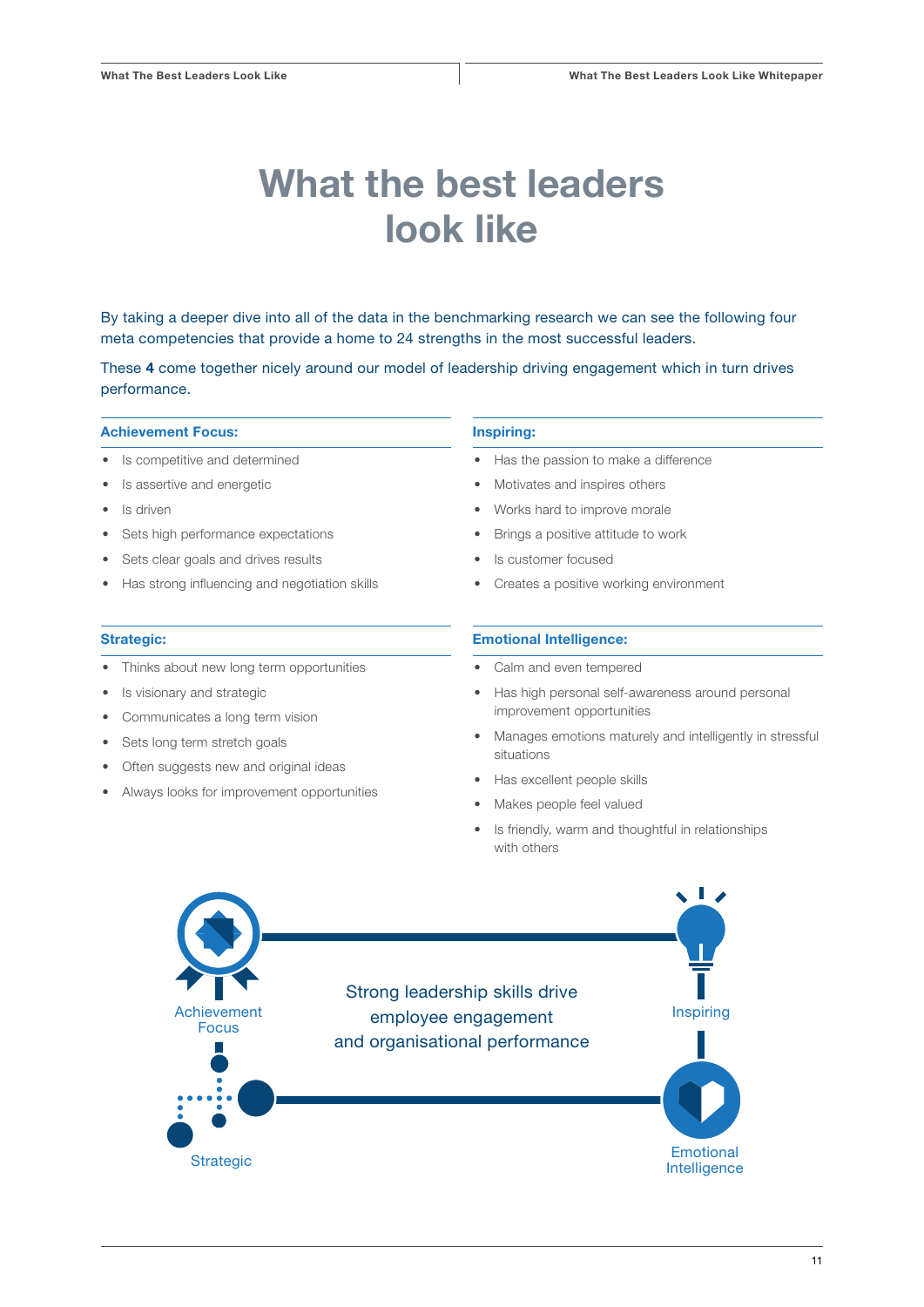### Key opportunities to improve

#### Workplace reputation comes from core personality and chosen behaviour. We are lucky that leadership behaviour can be learnt.

It starts with self-awareness which comes from assessments. It then takes motivation, deliberate practice and building new mental muscles until the new competencies become second nature. As a result, competence, confidence, performance and career success are all enhanced. Our research not only shows what to start doing, but also what to stop doing.

Peter Drucker, the founder of modern management, says:

#### "We spend a lot of time helping leaders learn what to do, we don't spend enough time helping leaders learn what to stop."

From the **opportunities table**, "stop taking on too much and spreading yourself too thin" and "delegate more" can be joined together around the goal of better workload management. The other big issue is challenging poor performance. Let's think about the development opportunities here.

#### Workload management

The most successful leaders try to work appropriately both 'in' and 'on' the business. They look where to add extra value by being strategic and not just operational. They see their teams as being more important than themselves. They build teams with a strong brand around both performance and culture. The team is then responsible for driving organisational performance.

John Kotter, the distinguished Harvard Business School professor, has spent a lot of time talking about the difference between management and leadership. They require different sets of competencies. John Kotter provides the following discussion:

"Management is a set of well-known processes, like planning, budgeting, structuring jobs, staffing jobs, measuring performance and problem-solving, which help an organisation to predictably do what it knows how to do well. Management helps you to produce products and services as you have promised, of consistent quality, on budget, day after day, week after week. In organisations of any size and complexity, this is an enormously difficult task. We constantly underestimate how complex this task really is, especially if we are not in senior management jobs. So, management is crucial — but it's not leadership. Leadership is entirely different. It is associated with taking an organisation into the future, finding opportunities that are coming at it faster and faster and successfully exploiting

those opportunities. Leadership is about vision, about people buying in, about empowerment and, most of all, about producing useful change. Leadership is not about attributes, it's about behavior. And in an ever-faster-moving world, leadership is increasingly needed from more and more people, no matter where they are in a hierarchy. The notion that a few extraordinary people at the top can provide all the leadership needed today is ridiculous, and it's a recipe for failure."

Getting the right balance between working 'in' and 'on' the business requires strategic self-awareness and discipline. What makes you a great manager won't make you a great leader.

We have worked with many successful leaders who operate with an annual strategic planning cycle where they do longer term planning (3-5 years) and the one-year plans. They have quarterly reviews around team building and strategy. They use a balanced scorecard around employee engagement, customer satisfaction, service/ operational excellence and financial results. They must learn to delegate so as to be more strategic about where they can add the most value. This helps by having competent people to delegate to. The answer is having a robust recruitment/ selection process to start with and to improve or remove poor performing managers. The leader must set standards because with the delegation goes the responsibility.

#### Challenging poor performance

Poor performers are alive and well. Addressing poor performance comes up as a significant challenge in most 360s. There are many managers who do not have difficult conversations in a timely manner. Coworkers intensely dislike the poor performers and want their managers to take action. Poor performers should be identified on a regular basis with a view to improving or removing them in 90 days. Sometimes the discussion gets focused when you ask, "who are our bottom 10%". This issue should be on the agenda permanently for every executive team.

Jim Collins, in "Good to Great" said the following:

"Great organisations make sure they have the right people on the bus and the right people in the key seats. Letting the wrong people hang around is unfair to all the right people who often find themselves compensating for the wrong people's inadequacies. Get the wrong people off the bus."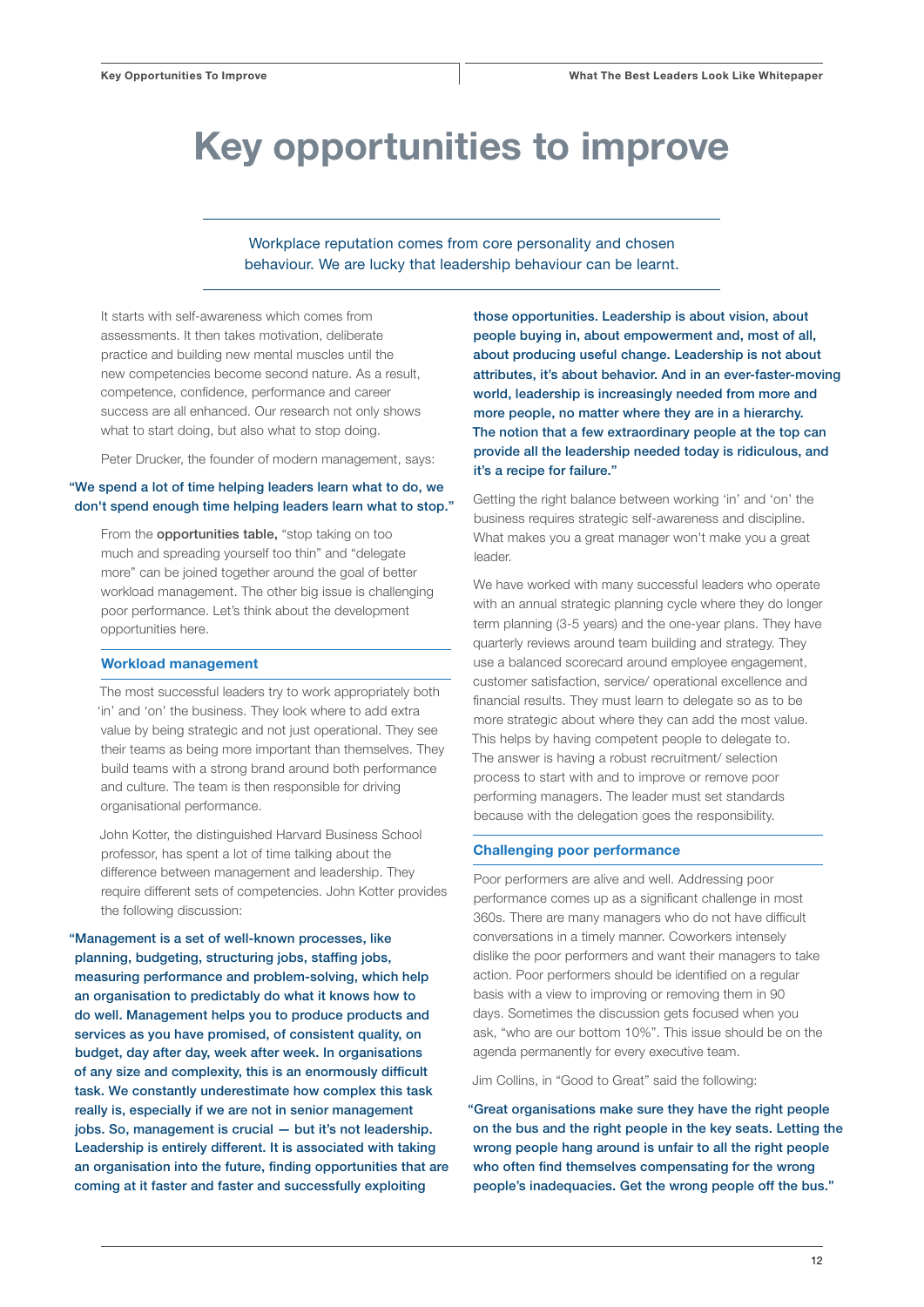#### We have a six-step conversation process for managers talking to poor performers:

- 1. Be clear about the issue (The performance or behaviour to be addressed)
- 2. State your expectations (How these are not being met)
- 3. Be clear about the impact (The negative effect on performance or team)
- 4. Get the other person's point of view (Ask questions)
- 5. Explain the consequences (The next steps if this is not fixed)
- 6. Get an agreement (The details of the way forward)

If there is no agreement you should understand your legal options. If there is an agreement, monitor it closely to track the improvement.

Better workload management and challenging poor performers are two big opportunities to be addressed by most organisations. For individual managers, building these competencies takes sustained effort.

### The six meta competencies

Our research shows that there are six significant competencies for great leadership. We then need to understand that the point of leadership is to create a successful organisation compared to others. Jim Collins said the following about leadership capabilities:

"In our research into why some companies become great while others do not, my colleagues and I observed that leadership capabilities follow a five-level hierarchy with level 5 at the top. At level 1, you are a highly capable individual. At level 2, you become a contributing team member. At level 3, you become a competent manager. At level 4, you become an effective leader. Stepping up to level 5 requires a special blend of personal humility and professional will – the capacity to channel your personal ambitions and capabilities into a larger cause or mission. Level 5 leaders differ from level 4 in that they are ambitious first and foremost for the cause, the organisation, the mission, the nation, the work – not themselves – and they have the will to do whatever it takes (within the bounds of the organisation's core values) to make good on that ambition."

The research from Jim Collins matches our research about what the best leaders at the 75th percentile look like.

The Jim Collins philosophy is supported by a focus on competitive leadership in the Baldrige framework. The American Baldrige Performance Excellence Framework talks about the importance of "competitive leadership" as building a sustainable, best in class organisation. The Baldrige framework says that competitive leadership requires:

"A view of the future that includes the markets or segments in which you compete, but also how you compete. How to compete requires that you understand your and your competitors' strengths and weaknesses and also involves decisions on taking intelligent risks in order to gain or retain market leadership. The focus is on revenue growth and operational effectiveness."

This definition of competitive leadership fits nicely with our research findings.

On your way to becoming a leader, success is all about proving your business capability and growing yourself. When you become a leader it's about being engaging, strategic and growing your team. The best leaders care more about their people than themselves. They value feedback and are open to learning.

Dr. Robert Hogan has spent his life measuring and improving leadership effectiveness. He has the following powerful quote:

"The quality of people's lives depends on their careers. The quality of people's careers depends on the organisations in which their careers are embedded. The success of these organisations depends on their leadership. The effectiveness of the leadership depends on the characteristics of the people in leadership roles. Ultimately, then, personality drives leadership, leadership drives organisational performance, and who is in charge matters greatly for the fate of organisations and the people in them."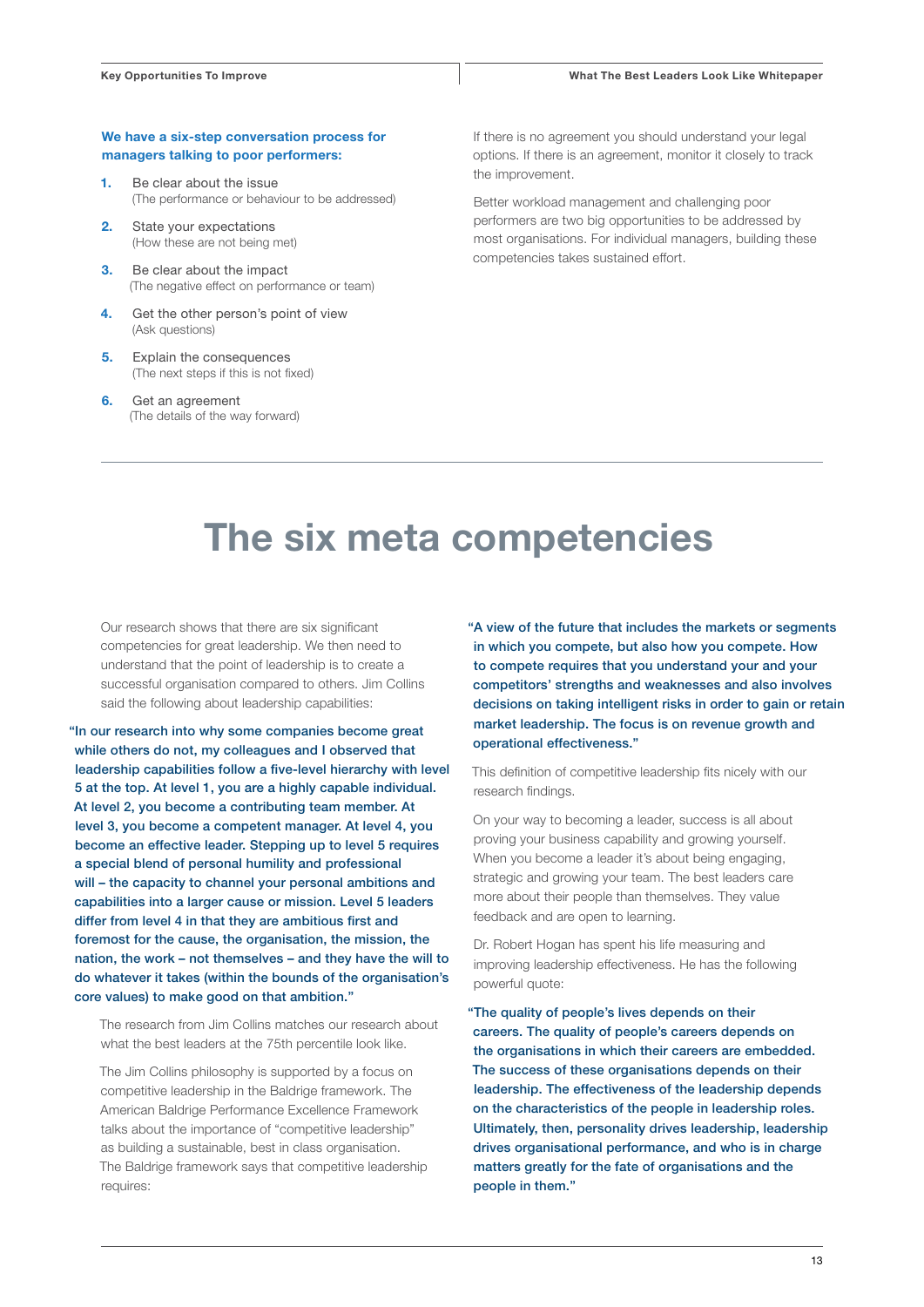#### He also says:

"A manager's behavior predicts employee engagement; employee engagement predicts business unit performance."

Daniel Goleman, who has popularised emotional intelligence, says the following:

"When I calculated the ratio of technical skills, IQ, and emotional intelligence as ingredients of excellent performance, emotional intelligence proved to be twice as important as the others for jobs at all levels.

The IQ contributes only 20% to your success in life. The rest is the result of emotional intelligence, including factors such as the ability to motivate yourself, persistence, impulse control, mood regulation, empathy and hope. IQ and emotional intelligence are not opposing competencies, but they do work separately."

The subtitle of Goleman's book is 'Why EQ matters more than IQ'. The five areas of emotional intelligence are selfawareness, managing emotions, self-motivation, empathy and handling relationships.

In summary, we know there are four meta competencies for highly successful leaders and two significant opportunities for all levels of managers. The development of these competencies should be a foundation stone for any investment in leadership development and leadership competency models.



The six meta competencies are:





#### This data can help:

Emotional Intelligence

- Create leadership competency models
- Inform training needs analysis
- Shape content for leadership development programs
- Assist talent identification and development
- Influence coaching practices
- Connect people and business analytics

### Engagement pays

#### This then leads to our philosophy around leadership and business outcomes.

Leadership competency is driven by personality, intelligence, experience and behaviour choices. To best measure, understand and improve leadership, using the Hogan personality assessments with the Hogan 360 is recommended.

Hogan personality assessments measure one's motivation and likely behaviour and captures the inside, the bright side and the dark side of personality, covering the idealised self, an individual's strengths and their potential derailers. The Hogan 360 measures workplace behaviour and performance, capturing one's brand/ reputation at a point in time and identifies improvement opportunities. EQ behaviours are measured as are operational and strategic capabilities.

Leadership behaviour drives strategy, team performance, employee engagement and culture. High performing teams should be a goal in business. Leadership is about results, teams deliver results, so judge the leader by the team.

There needs to be a strong strategic planning cycle, focusing on both the long term and the short term. A one-page summary plan should be used for high level clarity, accountability and communication. Key performance indicators should cascade into second tier teams. A balanced scorecard approach should be taken, which includes a measure of employee engagement. The focus on strategy and people needs to be connected by understanding that people deliver results and engagement is not an end in itself but the means to delivering superior results.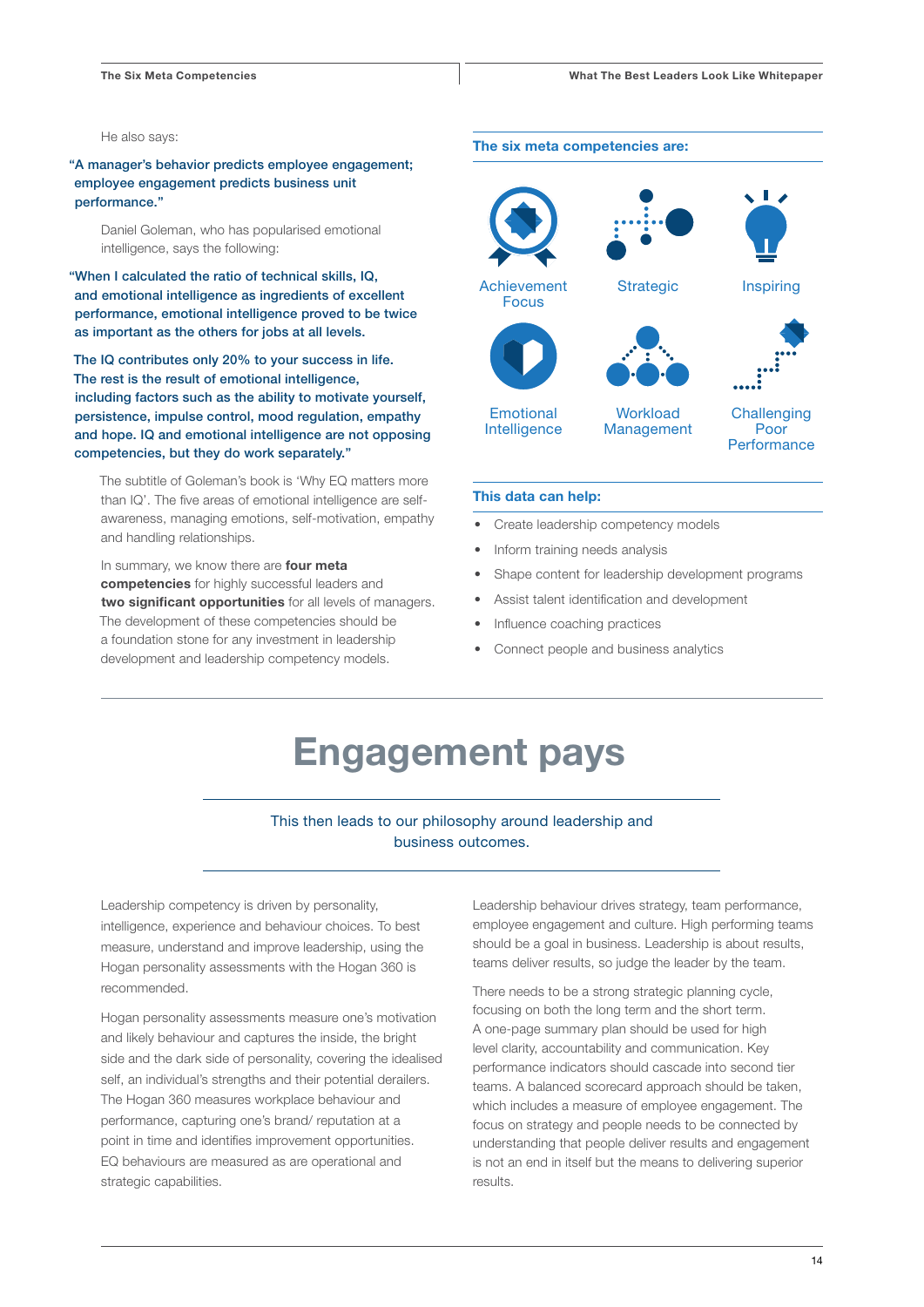Employee engagement drives employee retention and operational and financial performance. Global engagement surveys show that 30-35 percent of employees are disengaged. They are ready to quit their manager, the team culture or the job.

#### Engagement has a positive impact on business outcomes, including:

- Revenue, sales growth and shareholder return.
- Levels of customer retention and net promoter scores.
- Productivity and safety.
- Employee retention, absenteeism and wellness.

Investing in leadership, high performing teams and employee engagement is an investment in a sustainable bottom line. Investment in leadership assessments, coaching and development programs is growing globally. An emerging trend is looking for return on investment. This can be measured by individual and team performance and ultimately by employee engagement. This is best understood and managed by people analytics. The challenge is being able to connect people data with operational and financial data.

A huge opportunity in the future is to measure leadership and team effectiveness and track and improve employee engagement and organisational performance. The challenge is to measure correlations and causality to understand and improve linkages between an individual, their team and the employees in terms of engagement and organisational performance. The causality link will be of great interest to organisations measuring and improving the linkage between leadership, engagement and performance. Our LEAP Model explains how it all comes together.

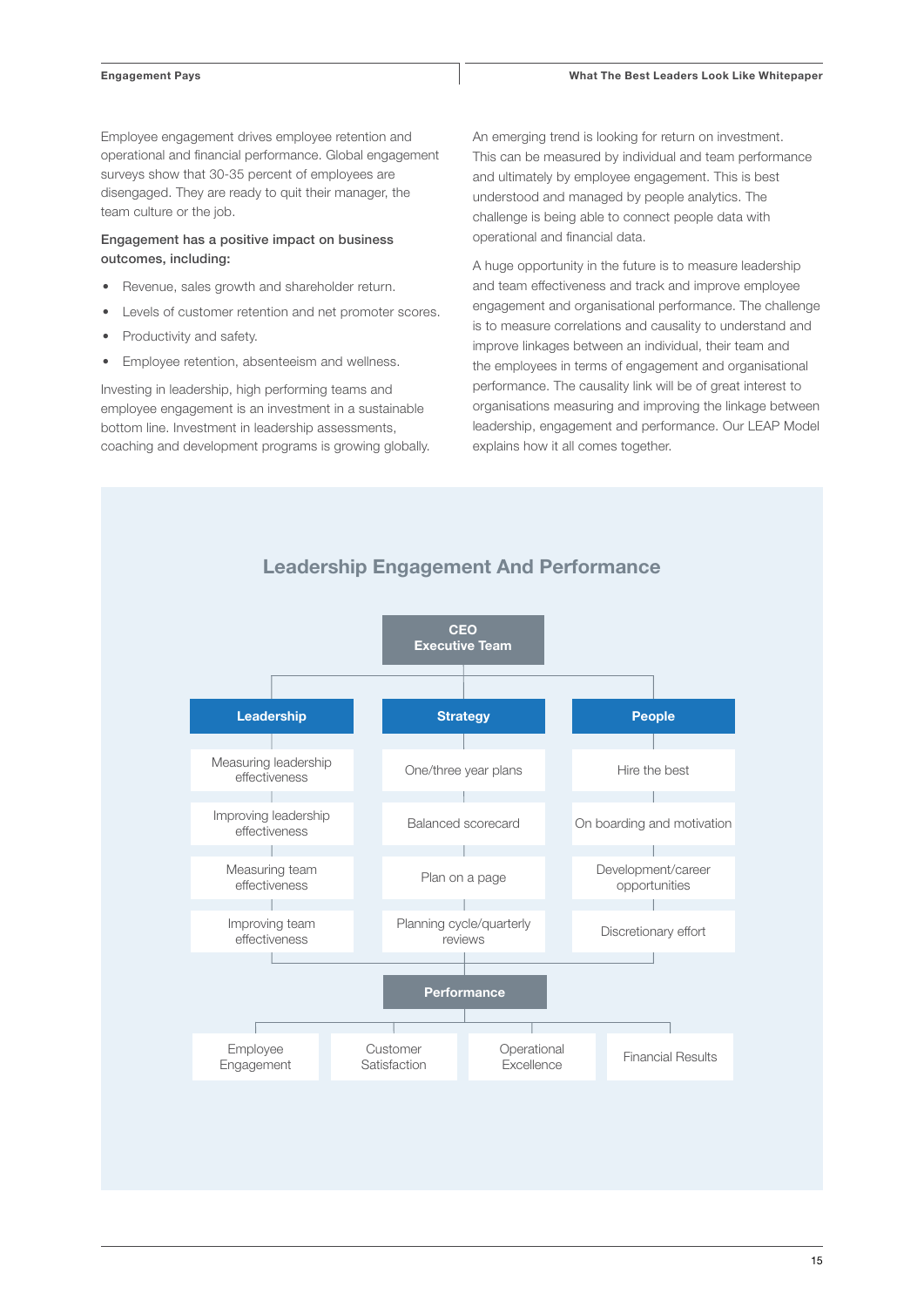

# Measuring and improving key business drivers

#### There are five types of assessments available to businesses.

There are 3 measures of leadership. They are personality assessments, a 360 review and a team assessment. The next two assessments relate to stakeholder satisfaction that measure employee engagement and customer satisfaction. They pick up on both the employee and customer experience.

The challenge is to understand, measure and improve the causal link between leadership, engagement and performance.

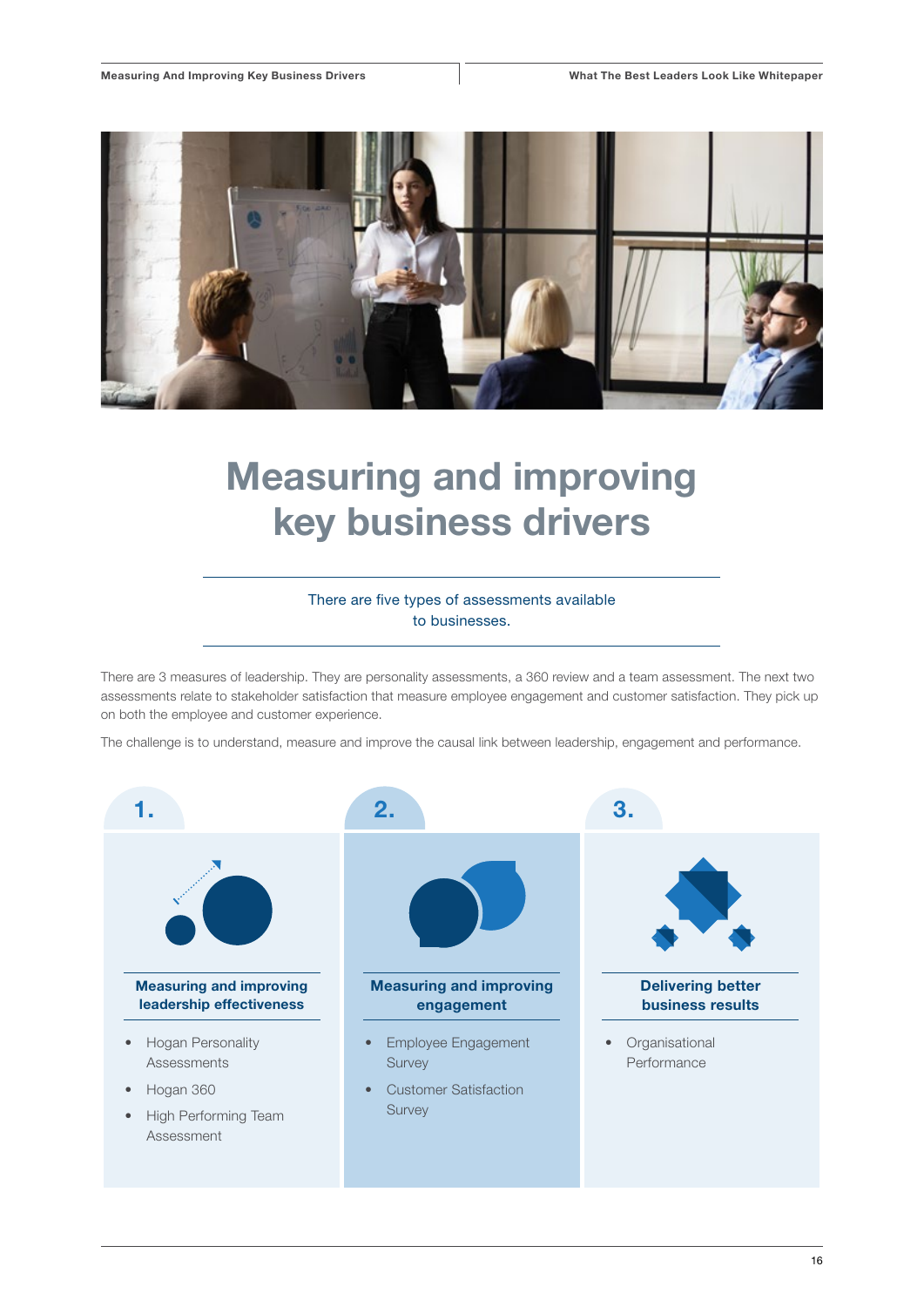# Hogan 360

Daniel Goleman says:

#### "How do you get to the truth of your real self? You use a 360 - degree evaluation - collecting information from your boss, your peers and your subordinates."

The 360 market continues to grow and is now well established in HR practices.

The 360 multi-rater assessment has evolved from being simply a development and feedback assessment for individuals to a mainstream HR practice. It was originally designed to create self-awareness but there was often no obligation to have in place a development plan and measures of success. The 360 assessment is now being used for performance management, talent identification, promotion and even salary reviews. The 360 is being used to drive behavioural and reputational change to improve individual and team performance around employee engagement and business outcomes.

Personality plus chosen behaviour equals workplace reputation. Leadership is observable, measurable and improvable by understanding personality, performance and reputation. The 360 assessment is best used in conjunction with a well-validated personality assessment where the tests have been developed according to established psychometric procedures. This is the most effective way to assess leadership capability. It will explain the 'what' one does and the 'why' one does it. It gives a complete picture of personality and behaviour which constitute one's brand. Together, the assessments expand the learning and coaching journey aimed at delivering greater leadership effectiveness and improved business results.

The Hogan 360 is perfect for leadership development for individuals, teams and high potentials. Anyone looking for improvement opportunities will benefit greatly. The Hogan 360 creates self-awareness around strengths to be leveraged and opportunities to be addressed.

The results are compared to our global database of over 17,500 leaders. The benchmark score is expressed against percentiles from the bottom 10th percentile through to the top 90th percentile. Behavioural and business competencies are measured and create sustainable learning and coaching opportunities for the next year.

The Hogan 360 can improve leadership effectiveness which enhances team performance, employee engagement and organisational results.

#### The Hogan 360 includes:

- 50 scaled items (7-point scale) mapped to the four quadrants of the Hogan 360 Leadership Model and their corresponding sub-themes
- Strengths and opportunities tables that identify key strengths and opportunities
- Three open-ended questions focusing on strengths, opportunities, and overused strengths
- Appendices Frequency tables that enable additional insights into the ratings provided

#### Not all 360 assessments are created equally. When choosing a 360 provider look for:

- A technical manual to demonstrate reliability (consistent information about performance) and validity (accurate assessment of performance).
- Validity coefficiency between the 360 and personality assessments.
- Global benchmarks (updated annually), across industries, sectors, job levels and at top quartile percentiles.

It is essential to establish scientific evidence for the quality of the 360 assessment.

#### "Knowing yourself is the beginning of all wisdom."

– Aristotle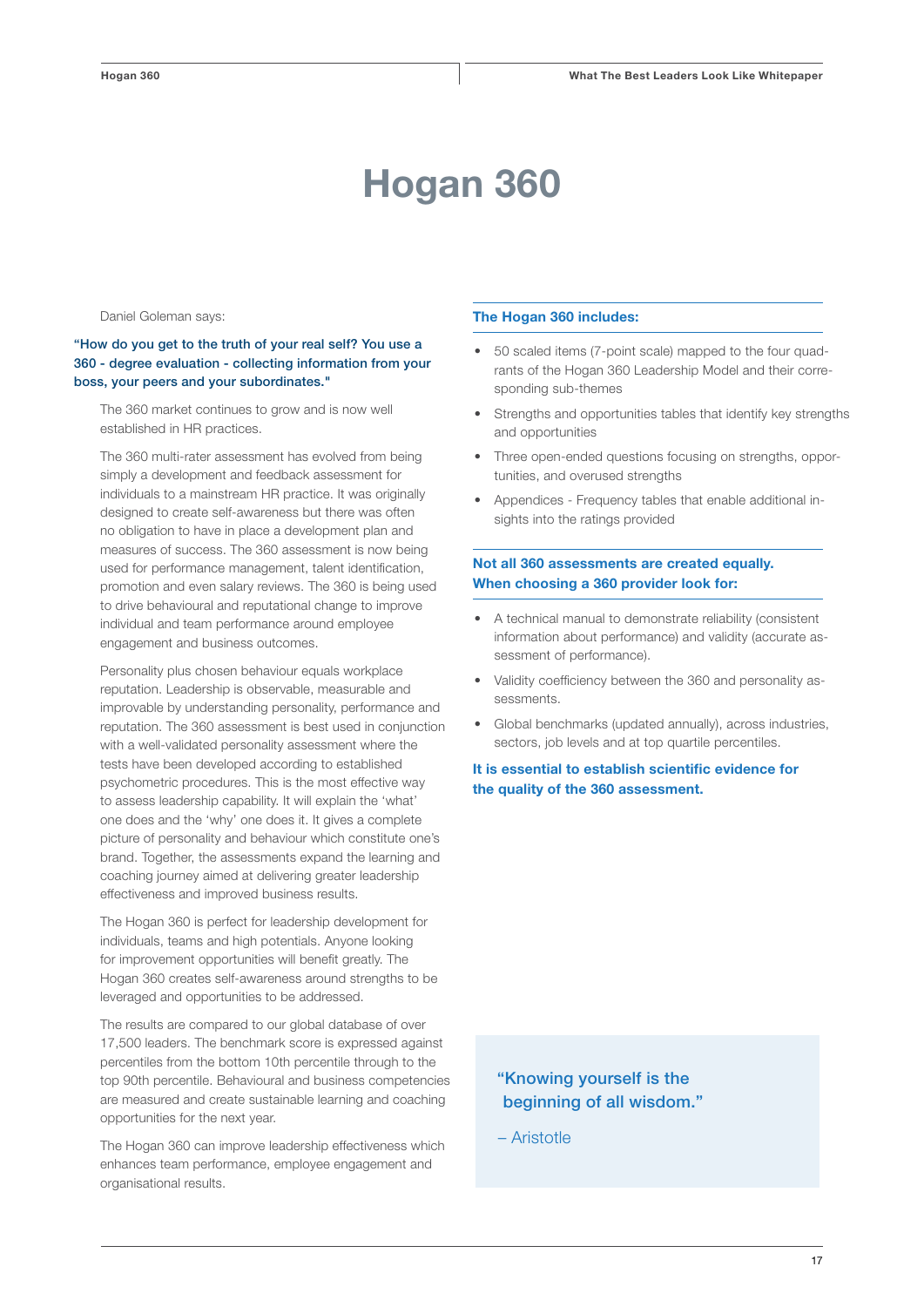# Professional development is a process

The good news is that leadership can be learnt. It takes focus, motivation, deliberate practice and support. The Hogan 360 is critical to starting with focus.

Learning leadership competencies requires disciplined self-management around one's core personality and the necessary learned behaviours to drive engagement and performance. Leadership is observable, measurable and improvable.

Combining the Hogan 360 with Hogan personality assessments is the most efficient and cost effective way to gather performance related information. The Hogan 360 reveals one's real self which helps to build the ideal self.

Dr Robert Hogan says:

"By combining Hogan 360 data with Hogan personality assessment data, we compare the public person with the private person to build strategic self-awareness and career success."



Professional development can't succeed without a clear understanding of one's core motivation. Protecting and improving reputation is an essential motivator; others could include strengthening a personal brand, improving job performance, increasing engagement, or boosting overall career success.

Deeply ingrained habits are difficult to change. One must be willing to commit to deliberate practice to achieve competency, then mastery. Re-educating the brain involves building new mental muscles through repetition until new habits become second nature. Confidence from the new competencies is then observed by others. So are the improved business results. The successful outcomes include performance, reputation and career.

# Introducing the Executive Checklist

The Executive Checklist is a roadmap of best practices for achieving sustainable leadership, business excellence and improved organisational performance.

It can be used as an assessment tool by individual managers and management teams to:

- Assess the strengths and opportunities of the business/business unit
- Get the difficult issues on the table for open and honest discussion
- Identify gaps in current business practices
- Sign off on an action plan that could take the business to the next level
- Discuss opportunities for leadership development (assessments, programs or coaching, to drive engagement and organisational performance)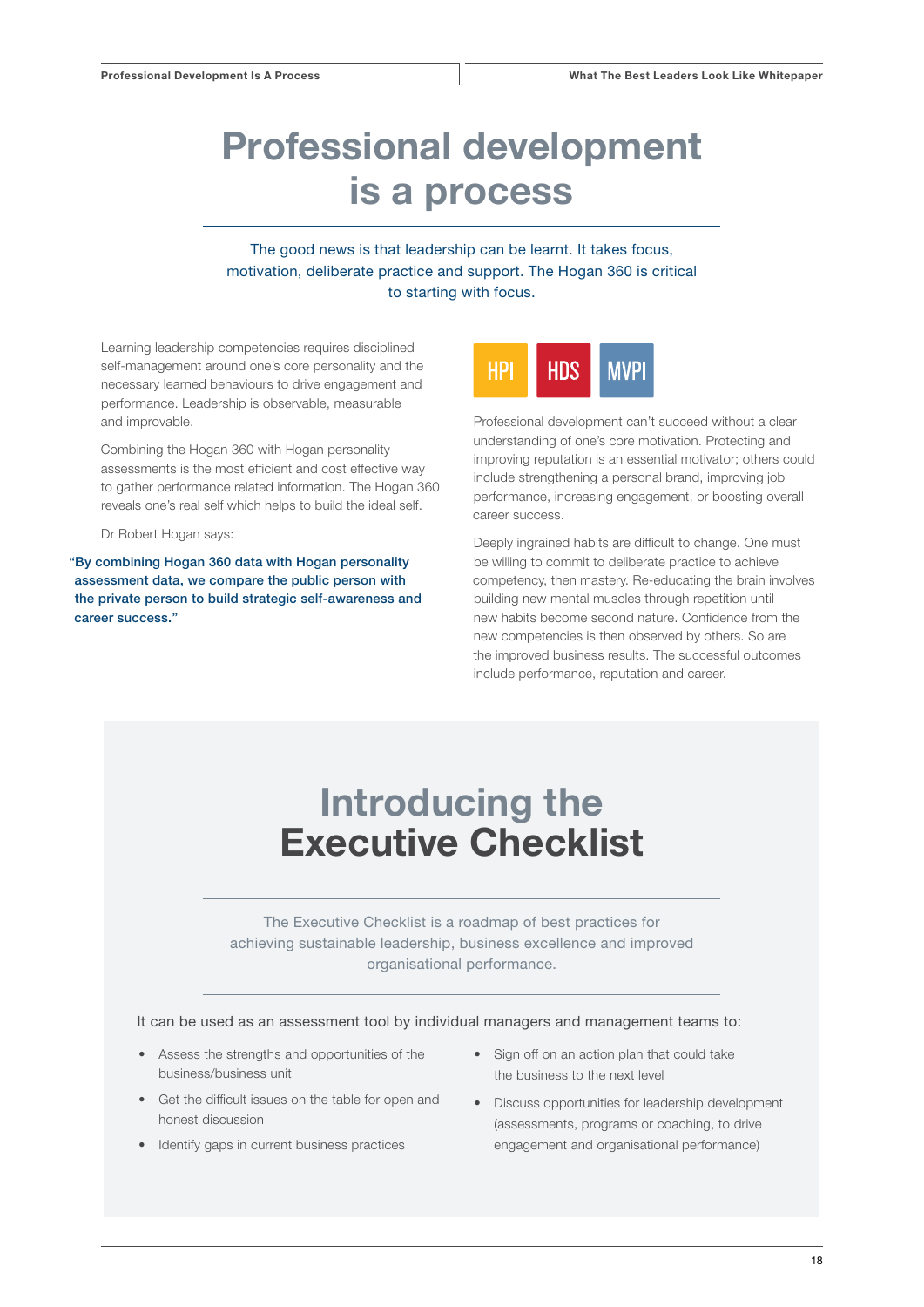# The Executive Checklist

Managers are asked to rate the 50 items from 1 to 5 for the business, with 1 being: Strongly disagree, 2: Disagree, 3: Neither agree or disagree, 4: Agree and 5: Strongly agree.

|              | <b>STRONGLY DISAGREE</b><br><b>NEITHER AGREE OR DISAGREE</b>                                                                  |   |                |   | <b>STRONGLY AGREE</b> |   |
|--------------|-------------------------------------------------------------------------------------------------------------------------------|---|----------------|---|-----------------------|---|
|              |                                                                                                                               |   |                |   |                       |   |
|              | THE EXECUTIVE CHECKLIST                                                                                                       | 1 | $\overline{2}$ | 3 | 4                     | 5 |
|              | <b>LEADERSHIP</b>                                                                                                             |   |                |   |                       |   |
| $\mathbf{1}$ | Our management team understands that leadership drives engagement, and that<br>engagement drives performance                  |   |                |   |                       |   |
| 2            | Our managers have the right balance of working in (operational) and on (strategic)<br>the business                            |   |                |   |                       |   |
| 3            | Our managers display strong emotional intelligence through composure and<br>appropriate social behaviour                      |   |                |   |                       |   |
| 4            | Our managers show high levels of resilience by consistently demonstrating high<br>energy, motivation and positive thoughts    |   |                |   |                       |   |
| 5            | We use personality and cognitive testing when hiring new managers                                                             |   |                |   |                       |   |
| 6            | Our managers consistently make the right judgement calls on big decisions<br>(strategic, people, marketing and operational)   |   |                |   |                       |   |
| 7            | All managers are measured annually/ bi-annually through 360° reviews, employee<br>surveys or high performing team assessments |   |                |   |                       |   |
| 8            | All teams are expected to be high performing, and we regularly review their culture<br>and performance                        |   |                |   |                       |   |
| 9            | Every year we spend money on targeted leadership programs to develop capability in<br>future leaders                          |   |                |   |                       |   |
|              | <b>STRATEGY</b>                                                                                                               |   |                |   |                       |   |
| 10           | We have a rolling (three- to five-year) strategic plan supported by a robust one-year<br>plan                                 |   |                |   |                       |   |
| 11           | We prioritise innovation opportunities with the highest likelihood of a return on<br>investment                               |   |                |   |                       |   |
| 12           | We view our business eco system strategically and position ourselves for competitive<br>advantage                             |   |                |   |                       |   |
| 13           | Our business plan provides a clear, sustainable vision of what winning looks like                                             |   |                |   |                       |   |
| 14           | We have a one-page executive summary business plan, used to provide clarity and<br>accountability                             |   |                |   |                       |   |
| 15           | All business units/teams have second-tier plans that are aligned with the master<br>business plan                             |   |                |   |                       |   |
| 16           | We have a rigorous strategic planning cycle in place                                                                          |   |                |   |                       |   |
| 17           | We conduct quarterly reviews of the strategic plan                                                                            |   |                |   |                       |   |
| 18           | At these reviews, we spend 50 percent of our time reviewing strategy and 50 percent<br>building a high-performing team        |   |                |   |                       |   |
| 19           | Our structure supports the strategy; we don't have any silos                                                                  |   |                |   |                       |   |
| 20           | All teams have KPIs in place, covering areas such as financials, operations, customers<br>and employees                       |   |                |   |                       |   |
| 21           | Our execution of business plans is well supported by strong implementation<br>processes                                       |   |                |   |                       |   |
|              |                                                                                                                               |   |                |   |                       |   |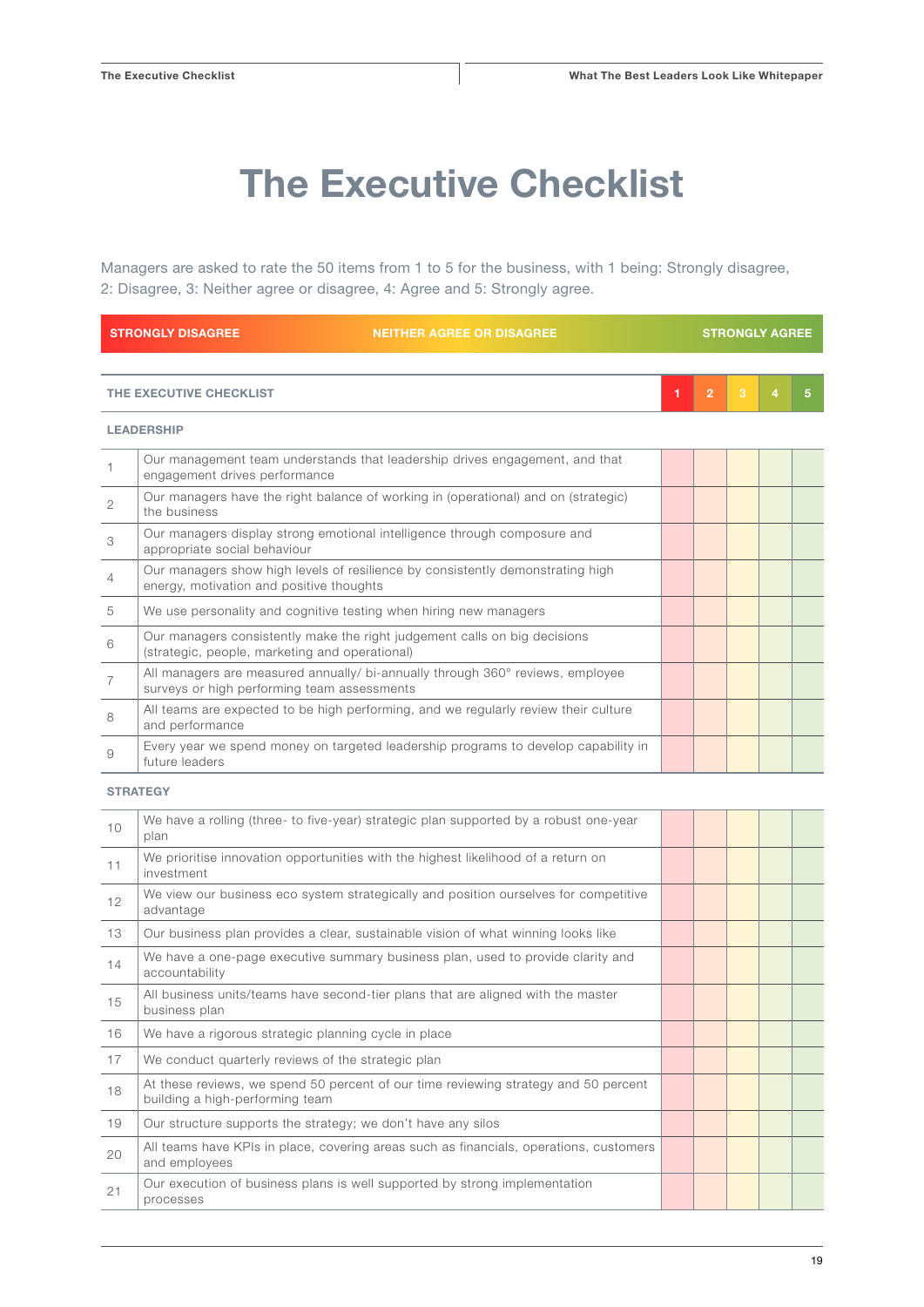|    | <b>PEOPLE</b>                                                                                                        |  |  |  |
|----|----------------------------------------------------------------------------------------------------------------------|--|--|--|
| 22 | Our values are supported by behaviours; our employees know the behaviours we want<br>and don't want                  |  |  |  |
| 23 | Our one-page plan is used as a communication tool for all employees                                                  |  |  |  |
| 24 | We employ robust recruitment practices to hire the right people                                                      |  |  |  |
| 25 | We have created an inclusive, psychologically safe environment, for a diverse<br>workforce                           |  |  |  |
| 26 | Our people strategies are aimed at being an employer of choice                                                       |  |  |  |
| 27 | The bottom 10 percent of employees are identified regularly and either improve, or are<br>removed in a timely manner |  |  |  |
|    | <b>CUSTOMERS</b>                                                                                                     |  |  |  |
| 28 | We give our customers a high degree of functional value around price, quality and<br>المستقلة والمستلم والمستند      |  |  |  |

| $\sim$ $\circ$ | reliability                                                                                       |  |  |  |
|----------------|---------------------------------------------------------------------------------------------------|--|--|--|
| 29             | We give our customers a high level of emotional value around service,<br>communications and trust |  |  |  |
| 30             | We consistently meet or exceed customer's expectations                                            |  |  |  |
| -31            | We listen and act on the voice of the customer using multiple modes                               |  |  |  |
| 32             | We use social media to listen to customers and to communicate and engage with<br>them             |  |  |  |
| 33             | We have effective brand management that improves brand recognition and customer<br>loyalty        |  |  |  |

#### OPERATIONS

| 34 | We use quality tools (Lean process and Six Sigma) for cost, cycle time and defect<br>reductions                    |  |  |  |
|----|--------------------------------------------------------------------------------------------------------------------|--|--|--|
| 35 | We use quality information, analysis and knowledge management for competitive<br>advantage and productivity growth |  |  |  |
| 36 | Managing cyber security is an essential component of our operational effectiveness                                 |  |  |  |
| 37 | Our supplier networks are strategically focused on fewer and more agile partners                                   |  |  |  |
| 38 | Our technology is up to date and efficient                                                                         |  |  |  |
| 39 | We have business continuity plans to ensure the continuity of operations in an<br>emergency                        |  |  |  |
| 40 | Support services are accountable and add significant value to our business                                         |  |  |  |
| 41 | We have a high level of operational capability including speed, responsiveness and<br>flexibility                  |  |  |  |

#### RESULTS

| 42 | Our senior executive team has a great culture and is high performing                                                |  |  |  |
|----|---------------------------------------------------------------------------------------------------------------------|--|--|--|
| 43 | We understand the causal link between people and business analytics and use it to<br>drive better business outcomes |  |  |  |
| 44 | We achieve top-quartile results in our employee engagement surveys                                                  |  |  |  |
| 45 | Lifelong customer loyalty is our goal, and our high retention rate reflects that effort                             |  |  |  |
| 46 | We achieve great results for our environmental, legal and regulatory compliance                                     |  |  |  |
| 47 | Our capacity for rapid change and flexibility gives us agility in an ever-changing world                            |  |  |  |
| 48 | We achieve our service and operational excellence goals                                                             |  |  |  |
| 49 | Our key financial and market results show industry leadership                                                       |  |  |  |
| 50 | Our revenue and profit performance projections look sound and sustainable                                           |  |  |  |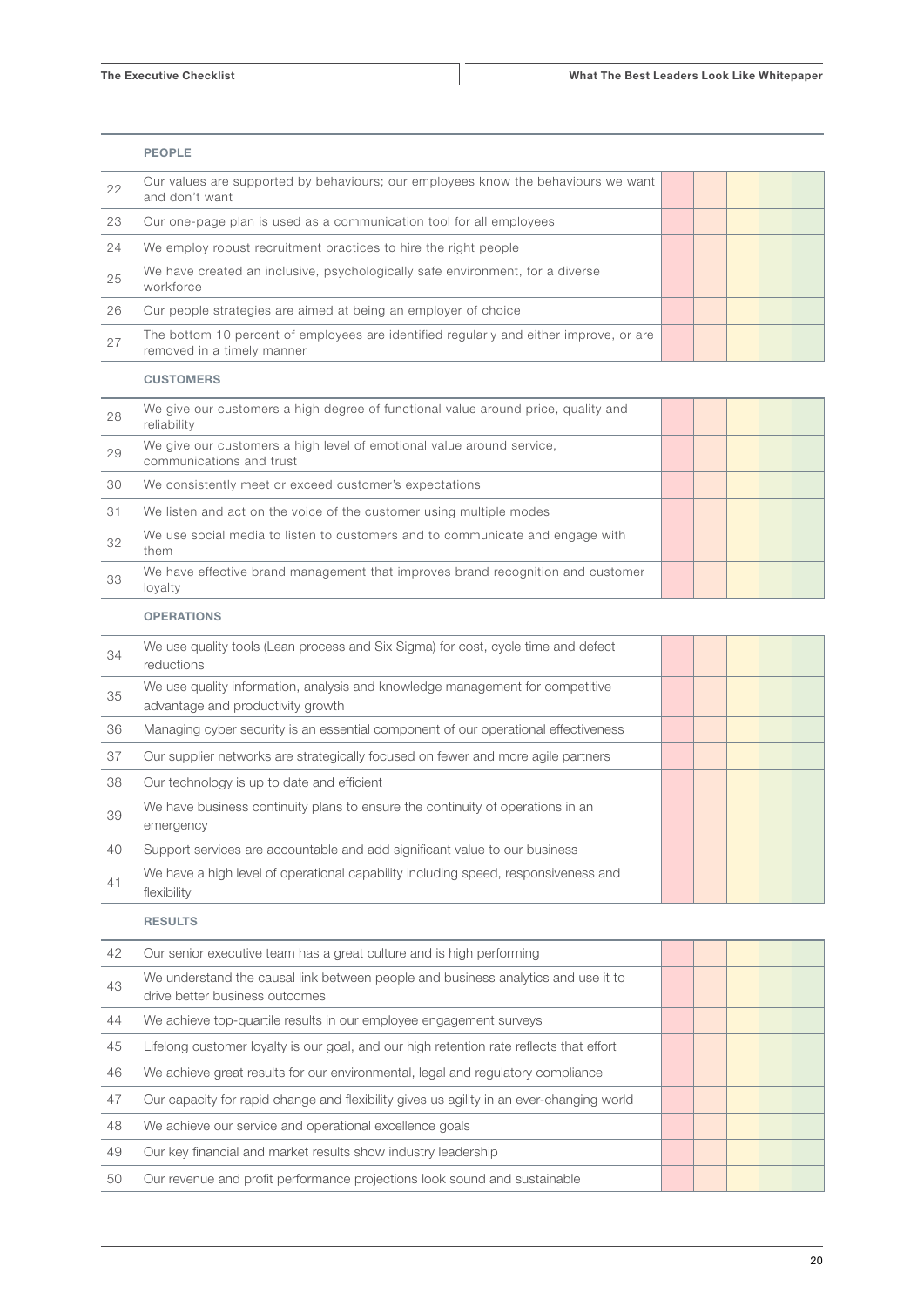## References

AON Hewitt. (2018). 2018 *Trends in global employee engagement [White paper].* Retrieved from: https://www.aonhewitt.com.au/Home/Resources/Reports-and-research

Berry, P. (2007). *The big picture: 9 steps to business excellence.* Sydney, Australia: Peter Berry Consultancy.

Berry, P. (2016). The CEO checklist. Hogan Press.

Center for Executive Excellence (2016). *ROI of 360 Feedback [White paper].* Retrieved from: https://executiveexcellence.com/wp-content/uploads/2016/08/TheROIof360-Feedback\_CEE.pdf

Church, A. H., Dawson, L. M., Barden, K. L., Fleck, C. R., Rotolo, C. T., & Tuller, M. D. (2018). *Enhancing 360 feedback for individual assessment and organization development: Methods and lessons from the field.* In D. A. Noumair & A. B. Shani (Eds.), Research in organizational change and development, 26, 47-97, Bingley, UK, Emerald Group Publishing Limited.

Collins, J. (2009). *Good to great (Why some companies make the leap and others don't).* GB: Cornerstone.

Criteria for Performance Excellence (1998). Malcolm Baldrige National Quality Award. United States Department of Commerce, Technology Administration, National Institute of Standards and Technology, Gaithersburg, MD.

Goleman, D. (1995). *Emotional Intelligence: Why It Can Matter More Than IQ.* New York: Bantam Books.

Goldsmith, M. (2010). *What got you here won't get you there: How successful people become even more successful.* London, GB: Profile Books.

Kouzes, J. M., & Posner, B. Z. (2016). *Learning leadership: The five fundamentals of becoming an exemplary leader.* San Fransisco, CA: John Wiley & Sons.

Hogan, R. (2018). *Six lessons on leadership from Bob Hogan [Blog post].* Retrieved from https://www.hoganassessments.com/six-lessons-leadership-bob-hogan/

Hogan, R., & Hogan, J. (2007). *Hogan Personality Inventory Manual.* Tulsa, OK: Hogan Assessment Systems.

Hogan, R., & Hogan, J. (2009). *Hogan Development Survey Manual.* Tulsa, OK: Hogan Assessment Systems.

Hogan, R., & Hogan, J. (2010). *Motives, Values, Preferences Inventory Manual.* Tulsa, OK: Hogan Assessment Systems.

Kotter, J. P. (2013). *Management is (still) not leadership.* Retrieved from: https://hbr.org/2013/01/management-is-still-not-leadership

Peter Berry Consultancy. (2018). *Hogan 360 Technical Manual (2nd Edition).* Sydney, Australia: Author.

Peter Berry Consultancy. (2020). *Hogan 360 Technical Manual Supplement (5th Edition).* Sydney, Australia: Author.